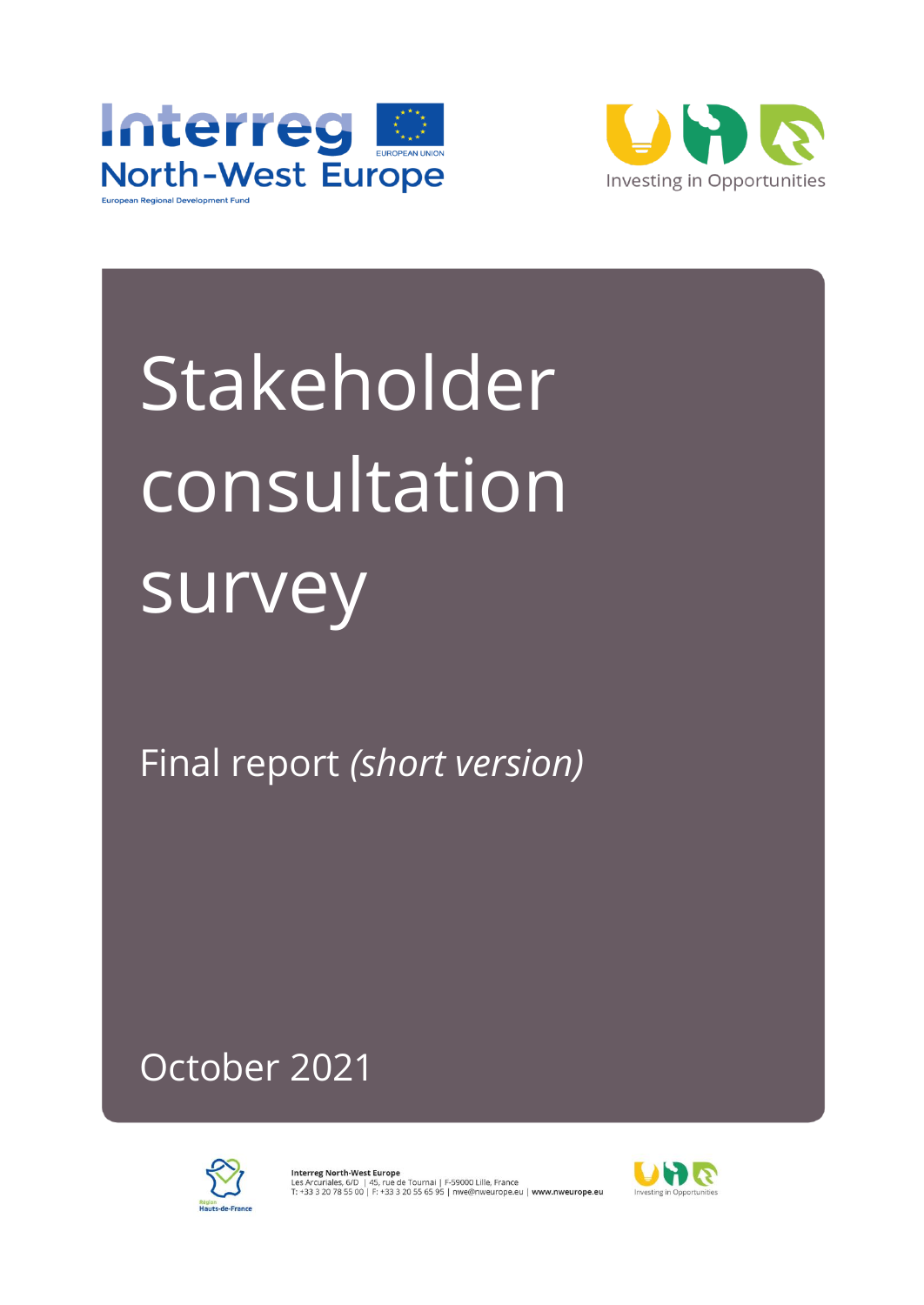# INDEX

|    | 1. Introduction                               | 3  |
|----|-----------------------------------------------|----|
|    | 2. Respondents                                | 5  |
|    | 2.1. Responses by geography and organisations | 5  |
|    | 2.2. Interests in the programme               | 10 |
|    | 2.3. Main added value                         | 11 |
|    | 3. Overview of thematic interests             | 13 |
|    | 4. Fields of interest across priorities       | 19 |
|    | 5. Other fields of interest                   | 24 |
| 6. | Conclusions                                   | 28 |



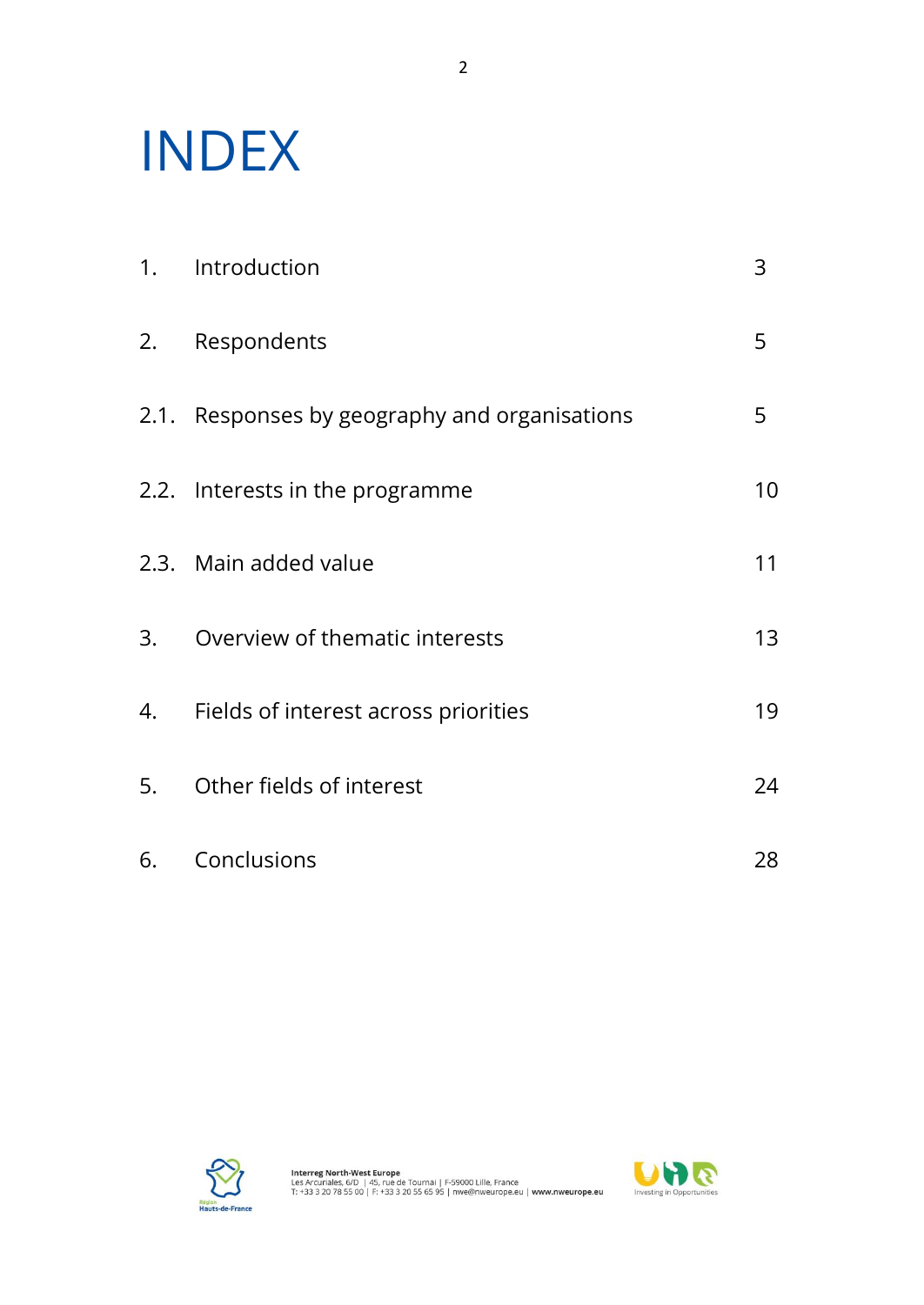## 1. Introduction

The overall **objective** of the survey was to collect feedback and input from current programme beneficiaries and future potential applicants on the policy objectives (POs), specific objectives (SOs) and types of actions (ToAs) considered in the draft proposal for the Interreg NWE Programme 2021-2027 as of January 2021. The survey focused on the expected content and logic and focus of the future cooperation programme (CP). The survey aimed to obtain responses regarding

- the level of interest in the different themes proposed at PO/SO level;
- the level of interest in the different topics proposed at ToA level;
- the topics within the proposed ToAs where there is the most potential for transnational collaboration;
- practical examples / spheres of application of the proposed ToAs;
- major topics that may be missing within an SO or ToA;
- the wording / the clarity of our ToAs and target groups;
- additional target audiences that may be relevant for different ToAs;
- the areas of common interest across programmes and address the question of complementarities between programmes.

To collect these responses the survey included closed questions with pre-defined categories and open questions with room for additional categories and explanations. Figure 1 illustrates the **survey structure**. Depending on the number of priorities, specific objectives and fields of interest selected, respondents had to answer at minimum eleven questions. Each additional field of interest selected implied three additional questions.

The survey was open for about 5 weeks, running from 25 February until 28 March 2021. To facilitate potential respondents' willingness to contribute the survey was accessible in four languages (Dutch, English, French and German). A total of **412 responses** has been collected, which is considerable above what was expected and may illustrate a high interest of stakeholders in the Interreg NWE Programme 2021-2027.

Following **analysis** provides insights into main structures of responses to feed into the final phase of the programming process. It consequently considers

• main characteristics of respondents, especially showing how balanced responses are in terms of geography and types of organisations (Sections 2.1 and 2.2);



**Interreg North-West Europe**<br>Les Arcuriales, 6/D | 45, rue de Tournai | F-59000 Lille, France<br>T: +33 3 20 78 55 00 | F: +33 3 20 55 65 95 | nwe@nweurope.eu | **www.nweurope.eu** 

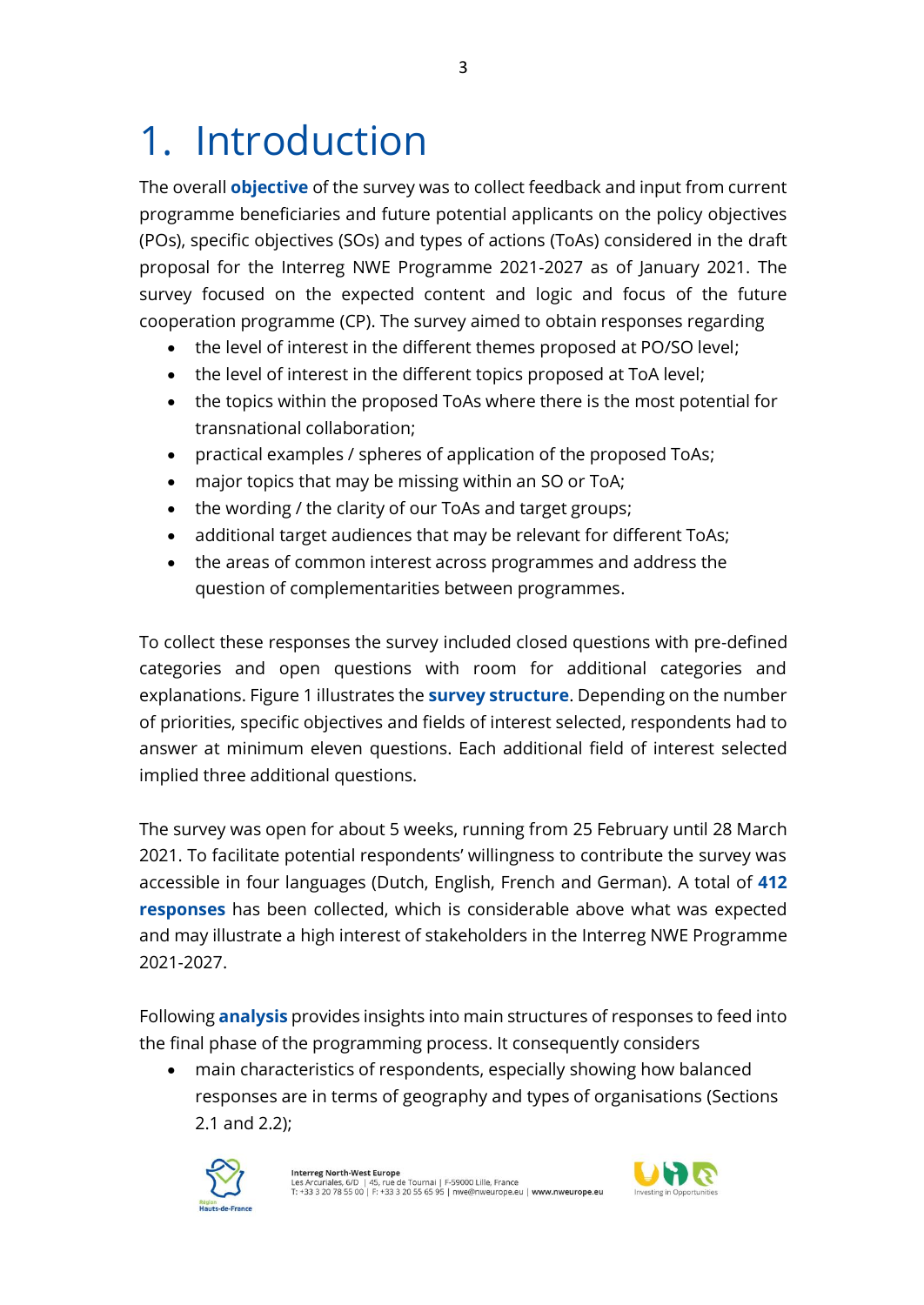- the main added value raised by respondents from cooperation in NWE (Section 2.3);
- an overview of the interest in the five priorities (Chapter 3);
- insights into the interests for each of the five priorities (Chapters 4 to 8) in terms of prioritised SOs and fields of interest, identified stakeholders and main added value;
- a cross-analysis of selected fields of interest across the five priorities (Chapter 9);
- an overview of other fields of interest raised by respondents across priorities (Chapter 10); and
- some conclusions (Chapter 11).

This report uses the formulation of priorities and fields of interest as applied in the survey at the beginning of 2021, notwithstanding any changes of how priorities and fields of interest may be formulated or considered at all in the final cooperation programme.



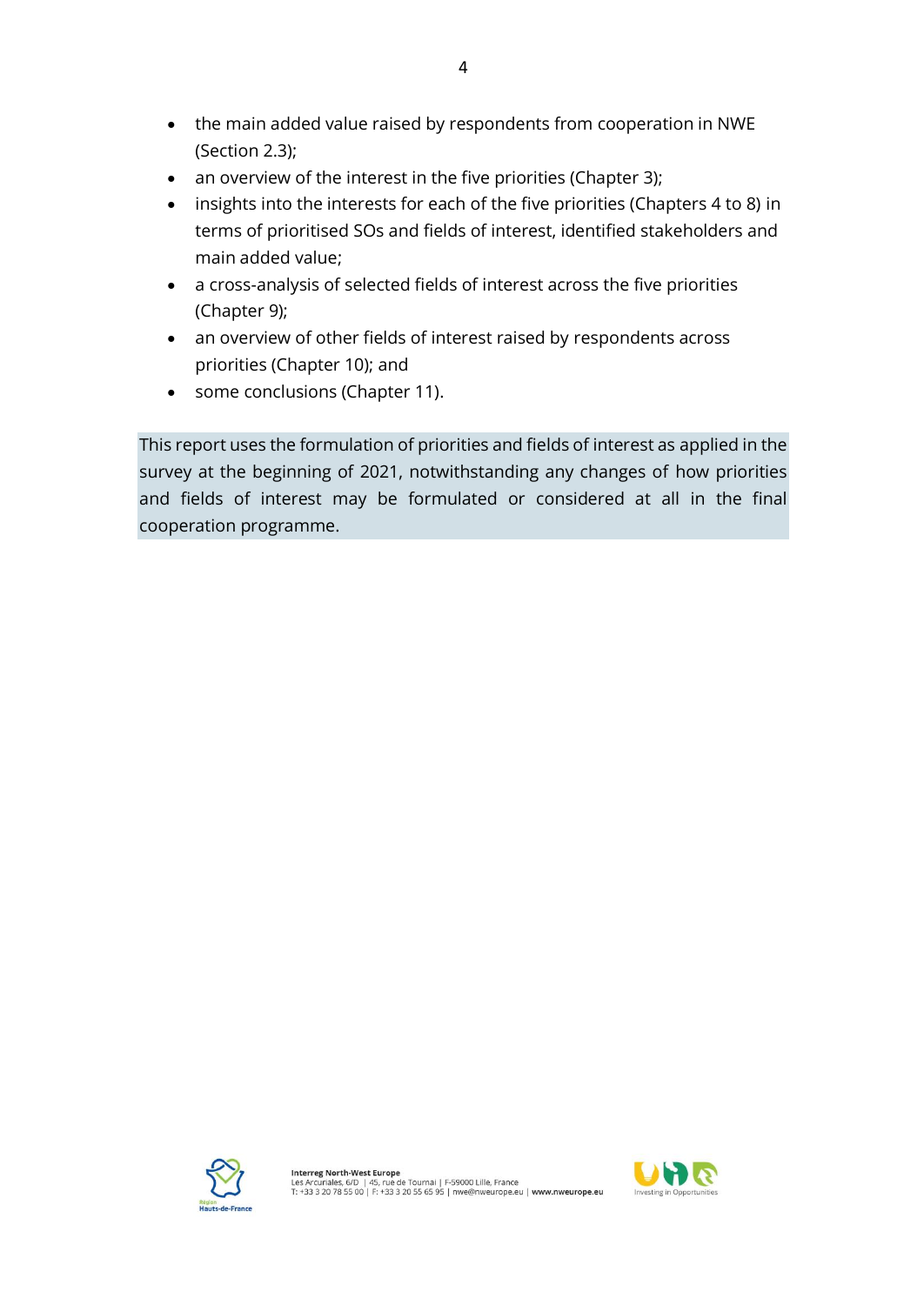

### *Figure 1: Overview of survey structure*



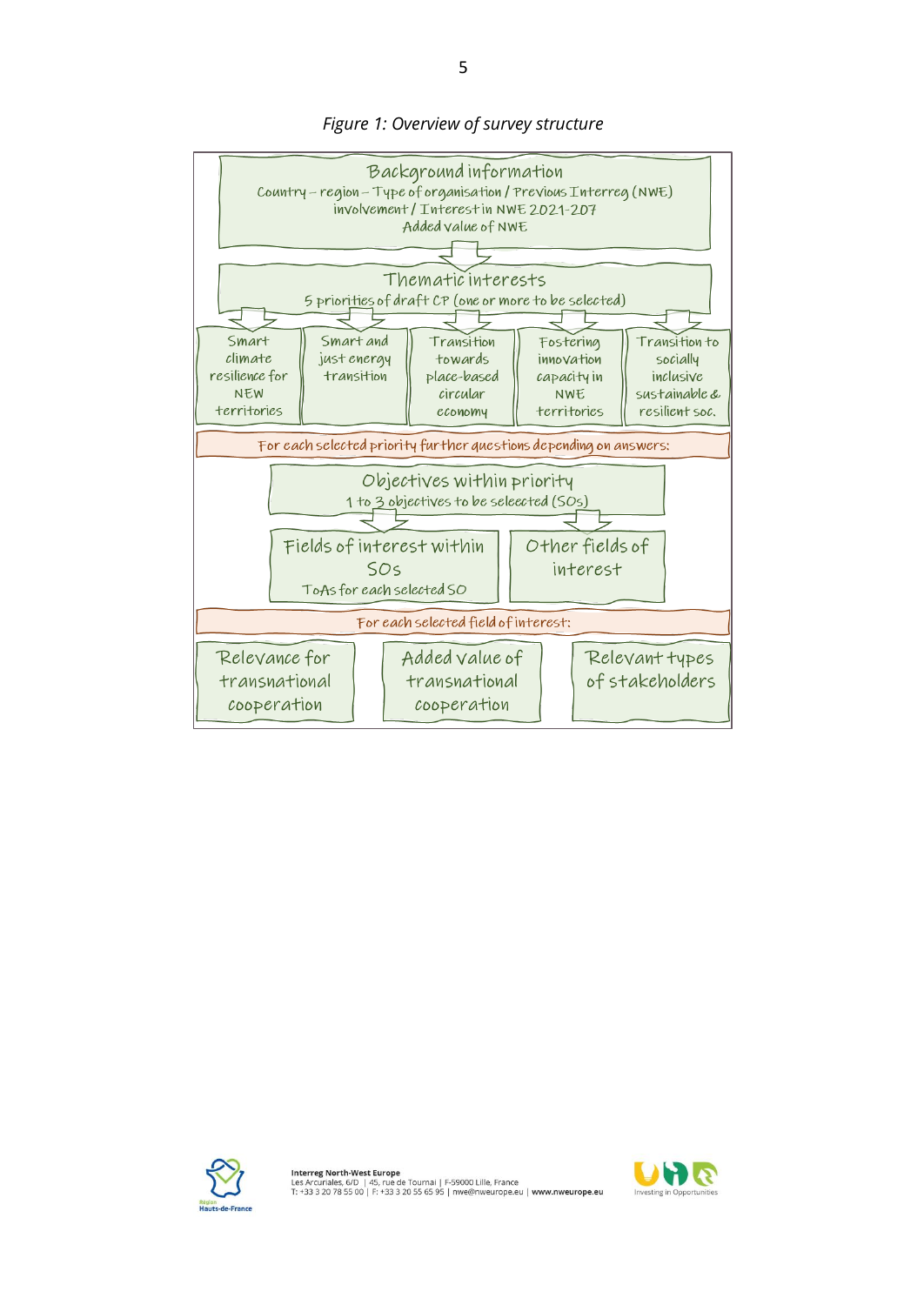## 2. Respondents

The following chapter illustrates in how far the stakeholder survey managed to reach out in a balanced way to potential applicants and addressed newcomers to the Interreg NWE Programme.

### **2.1. Responses by geography and organisations**

All but ten of the 412 responses were from the countries participating in the future CP. <sup>1</sup> Responses from **Belgium, France and Germany are quite balanced**, accounting each for 20% to 25% of all responses. Lower shares of responses from the Netherlands, Ireland and Luxembourg (3% to 15%) also mirror the sizes of the countries. Albeit the UK has stopped its participation in the CP for 2021-2027, nine respondents from UK answered the survey. The other answer from outside the NWE territory is from Sweden.



*Figure 2*

Responses from **15 NUTS 2 regions account for about 55%** of all responses. Respondents from 60 NUTS 2 regions participated, representing nearly all NUTS 2 regions of the NWE territory. Table 1 below lists the 15 NUTS 2 regions with the highest response rates, each of them having more than ten (>2.5%) of all responses.

 $<sup>1</sup>$  Switzerland was not considered as the Swiss participation was not yet agreed at the moment when</sup> launching the survey.



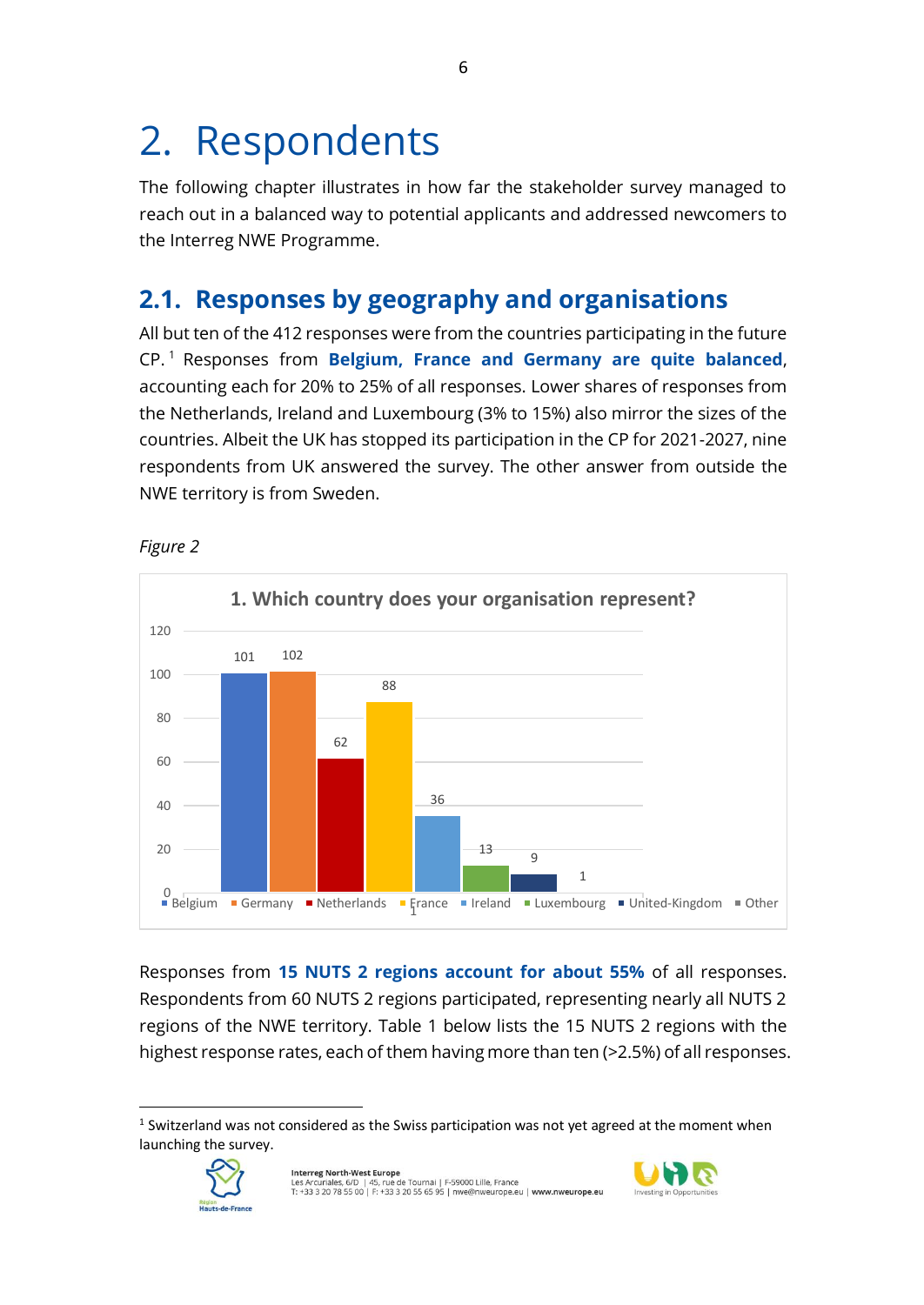Apart from the outstanding participation from Nord Pas-de-Calais in the survey, responses seem to be relatively balanced at NUTS 2 level. Interesting is the relatively high participation from one of the new regions (Weser-Ems).

| <b>NUTS 2 region</b>                      | No. of responses % share of all |           |
|-------------------------------------------|---------------------------------|-----------|
|                                           |                                 | responses |
| FR30 - Nord - Pas-de-Calais               | 30                              | 7,3%      |
| <b>BE10 - Région de Bruxelles-</b>        | 18                              | 4,4%      |
| Capitale/Brussels Hoofdstedelijk Gewest   |                                 |           |
| NL33 - Zuid-Holland                       | 18                              | 4,4%      |
| <b>BE21 - Prov. Antwerpen</b>             | 16                              | 3,9%      |
| <b>IE04 - Northern and Western Region</b> | 16                              | 3,9%      |
| <b>DE94 - Weser-Ems</b>                   | 15                              | 3,6%      |
| <b>IE05 - Southern Region</b>             | 15                              | 3,6%      |
| <b>BE32 - Prov. Hainaut</b>               | 13                              | 3,2%      |
| <b>FR10 - Île de France</b>               | 13                              | 3,2%      |
| LU00 - Luxembourg                         | 13                              | 3,2%      |
| BE33 - Prov. Liège                        | 12                              | 2,9%      |
| <b>DEB3 - Rheinhessen-Pfalz</b>           | $12 \overline{ }$               | 2,9%      |
| FR52 - Bretagne                           | 12                              | 2,9%      |
| <b>NL32 - Noord-Holland</b>               | 12                              | 2,9%      |
| <b>DEA1 - Düsseldorf</b>                  | 11                              | 2,7%      |
|                                           |                                 |           |

*Table 1: Number of responses by NUTS 2 level – regions with more than 10 responses*

Participation by **types of organisation** mirrors the focus of the Interreg NWE CP in 2014-2020. Responses from **higher education institutions and universities** account for 27%, which is followed by **enterprises** including SMEs (15%) and regional public authorities (12%). On the other hand, if accumulating **public authorities**' participation across levels (from local to national), these account together for 25% of all responses.



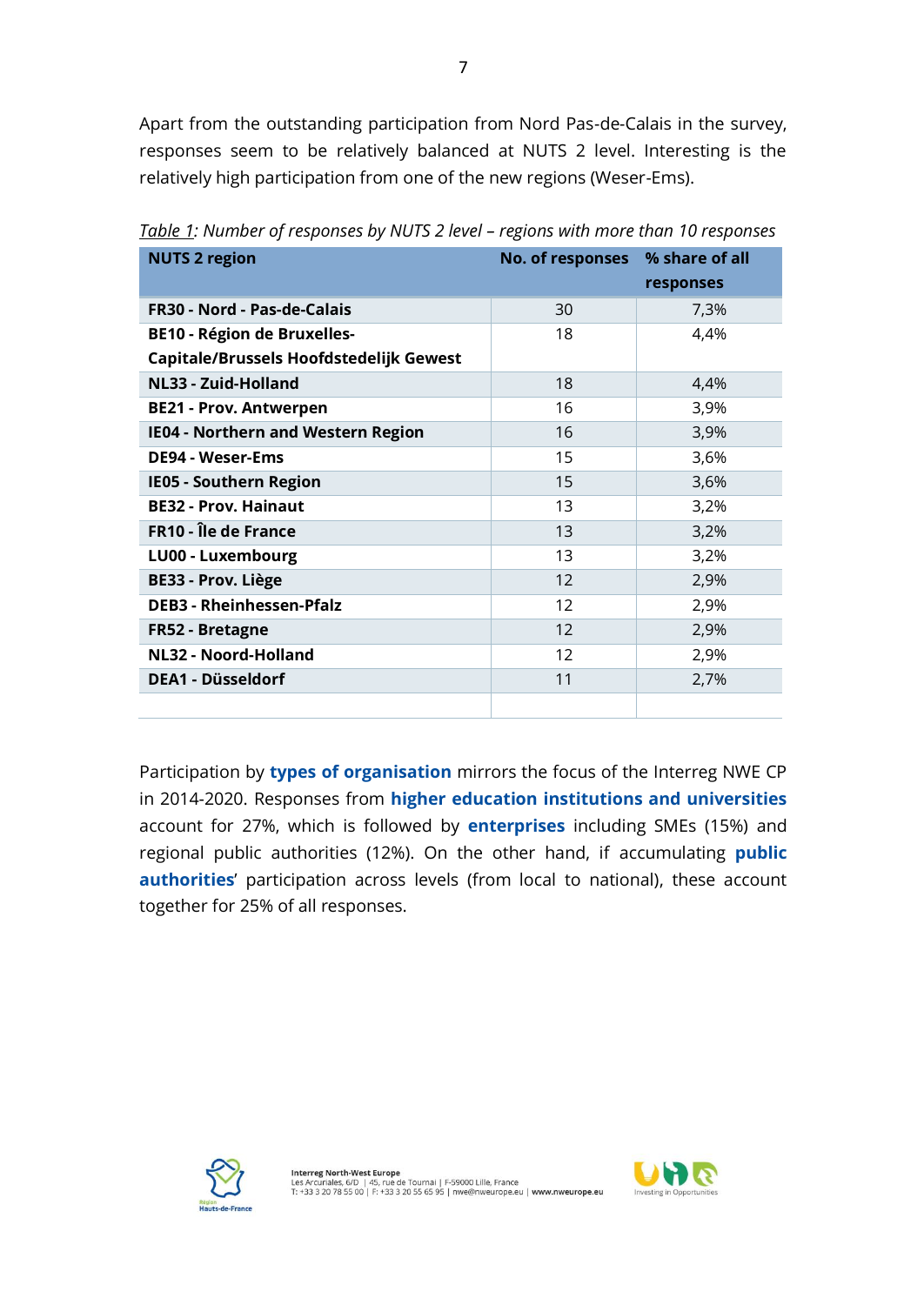

*Figure 3*

Other organisations account for 7% of responses. The answers indicate that most of these can be attributed to one of the categories, which may sometimes be ambiguous for the respondents (e.g. sector agency, NGO, research institution). Few other respondents may be more difficult to assign to one of the categories (e.g. church) and several responses represent different types of networks, especially in the spheres of businesses and innovation.

More than **2/3 of respondents have been involved previously with Interreg NWE**, most of which in the 2014-2020 CP. The share of newcomers accounts for slightly less than 1/3. Only 12% of respondents have no EU programme experience. The remaining one fifth of respondents has experience with other EU programmes. The variation of these other programmes is high, although most experience relates to Interreg, Horizon 2020, ERDF programmes and Erasmus+ (together accounting for ¾ of experience with other EU programmes) and many of these respondents have experience with more than one other programme (133 programmes mentioned by 78 respondents).



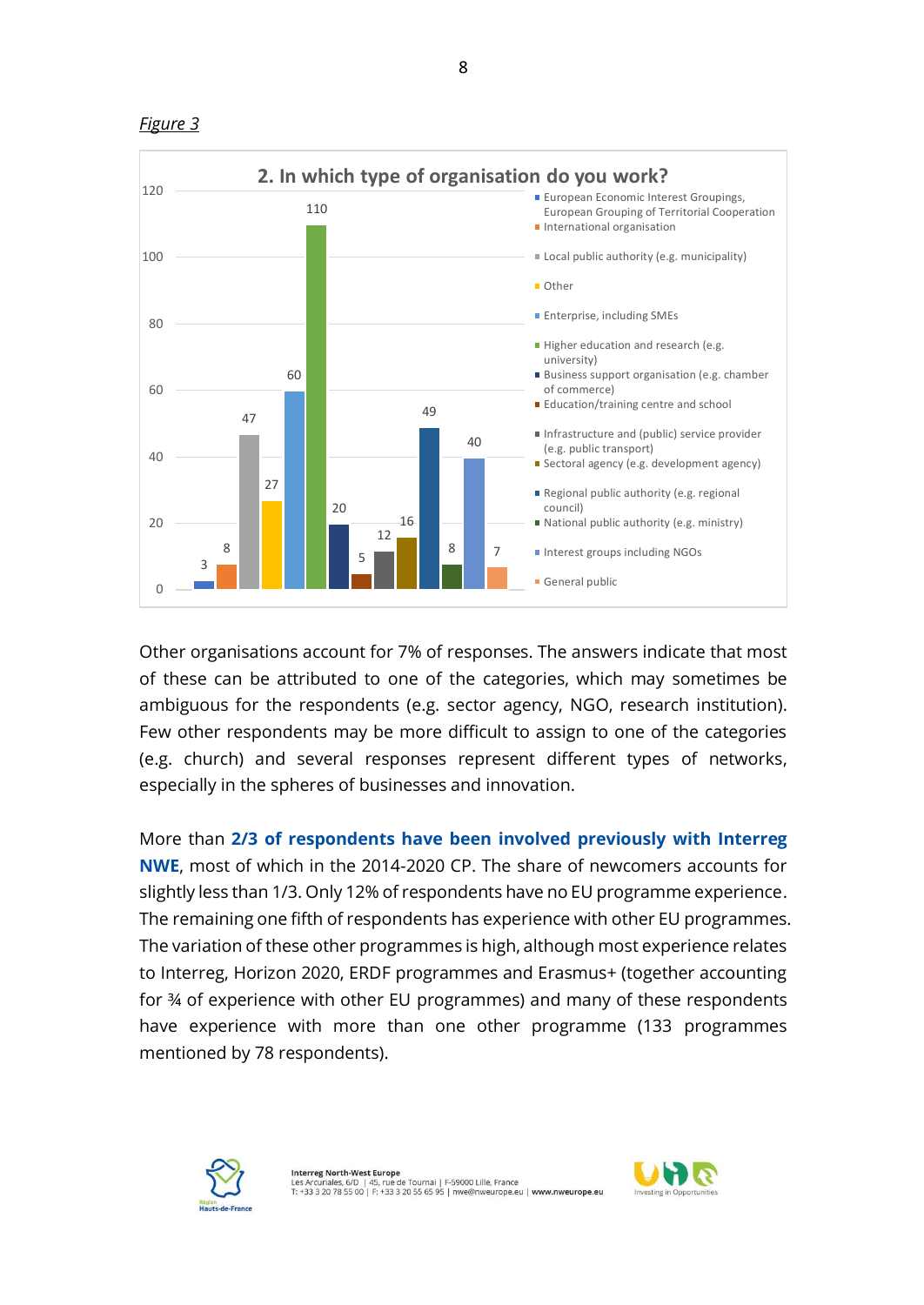|                                         | No.           | %    |
|-----------------------------------------|---------------|------|
| <b>Yes, between 2014 and 2020</b>       | 184           | 45%  |
| Yes, in previous NWE programmes         | 41            | 10%  |
| Yes, in previous NWE programmes &       |               |      |
| <b>Yes, between 2014 and 2020</b>       | 56            | 14%  |
| <b>No</b>                               | 51            | 12%  |
| No, but it has been involved with other |               |      |
| <b>EU programmes before</b>             | 78            | 19%  |
| <b>Inconsistencies</b>                  | $\mathcal{P}$ | 0%   |
| <b>Total</b>                            | 412           | 100% |

*Table 2: Respondents according to previous involvement in Interreg NWE and other EU programmes*

 $\mathbf{r}$ 

Most experience with other Interreg programmes refers to **cross-border programmes** (68%). Within these the programmes those of the Greater Region, Channel and France Wallonie Vlandereen have been mentioned most often. Other transnational Interreg programmes account for 25% of the respondents' other Interreg experience, most of which refer to the North Sea and Atlantic Area programmes.

Among potential **newcomers** to Interreg NWE nearly all types of organisations may be found. The distribution is fairly equal between local public authorities, enterprises including SMEs and higher education and research institutions. These are followed by interest groups and regional public authorities.



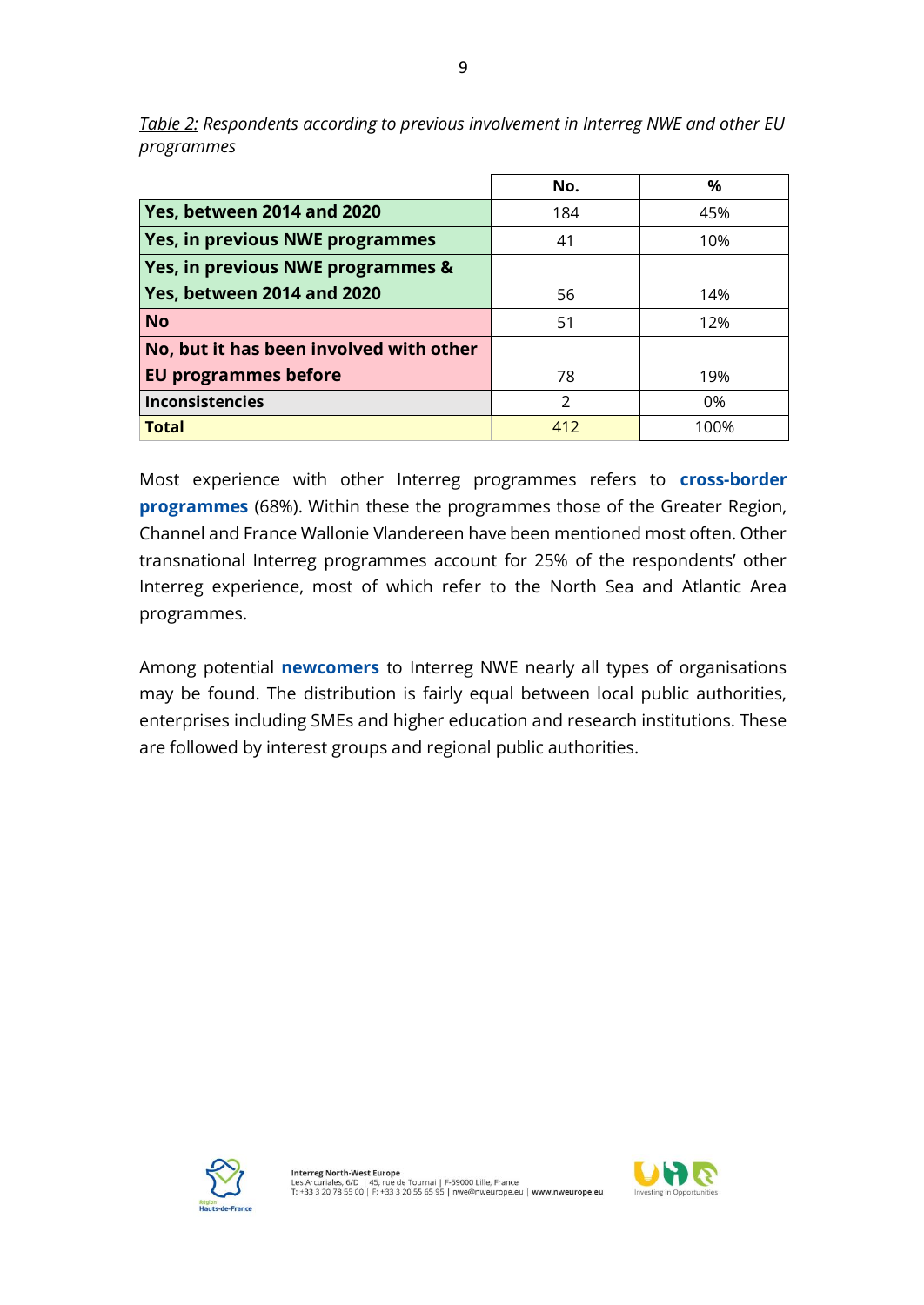



#### *Figure 5*





**Interreg North-West Europe**<br>Les Arcuriales, 6/D | 45, rue de Tournai | F-59000 Lille, France<br>T: +33 3 20 78 55 00 | F: +33 3 20 55 65 95 | nwe@nweurope.eu | **www.nweurope.eu** 

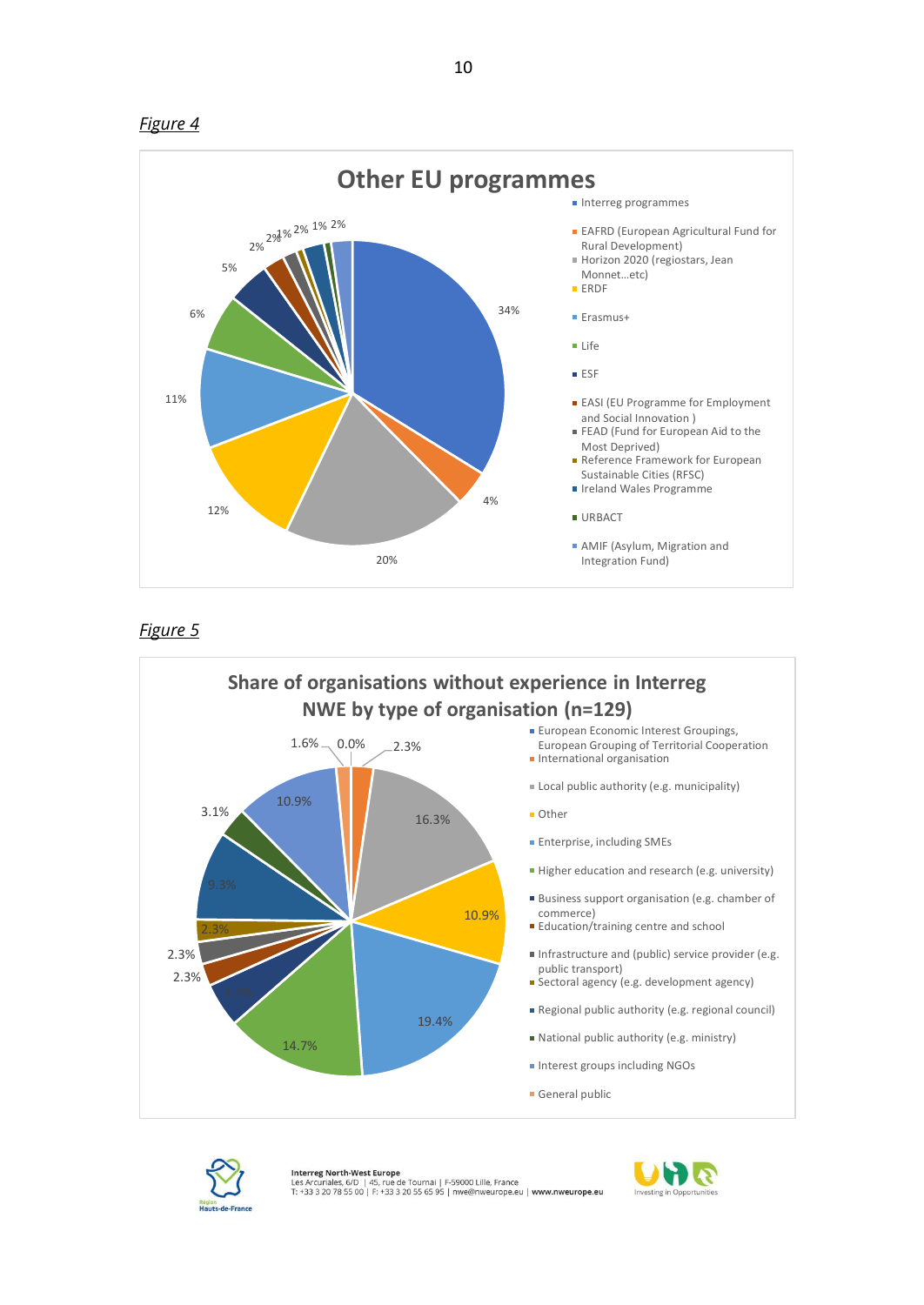### **2.2. Interests in the programme**

Interests in the programme may differ between stakeholders previously involved and newcomers to the Interreg NWE programme. The following illustrates the interest of previously involved stakeholders before looking into the interests of potential newcomers. Overall, 281 respondents have been previously participating in the Interreg NWE programme, 129 respondents have not been involved with Interreg NWE so far. The large majority of respondents are interested in **applying in the future NWE CP** (82%). The share of respondents with Interreg NWE experience who wishes to apply in the future again is somewhat higher than for the respondents without this experience. In consequence, respondents without Interreg NWE experience are twice as much interested in results and outputs or in other ways (e.g. supporting applicants or associated participation).



I am interested in applying I am interested in the programme's results and impact ■ Other

Respondents could identify more than one capacity of interest when wishing to apply for Interreg NWE 2021-2027 projects. About **1/3 of the respondents may apply in the role of a lead partner**. Most are interested in being a project partner (often as alternative to being the lead partner). 1/5 of respondents are not yet sure, which may, inter alia, depend on final content and processes of the Interreg NWE Programme 2021-2027. If considering only respondents that have experience with



**Interreg North-West Europe**<br>Les Arcuriales, 6/D | 45, rue de Tournai | F-59000 Lille, France<br>T: +33 3 20 78 55 00 | F: +33 3 20 55 65 95 | nwe@nweurope.eu | **www.nweurope.eu** 

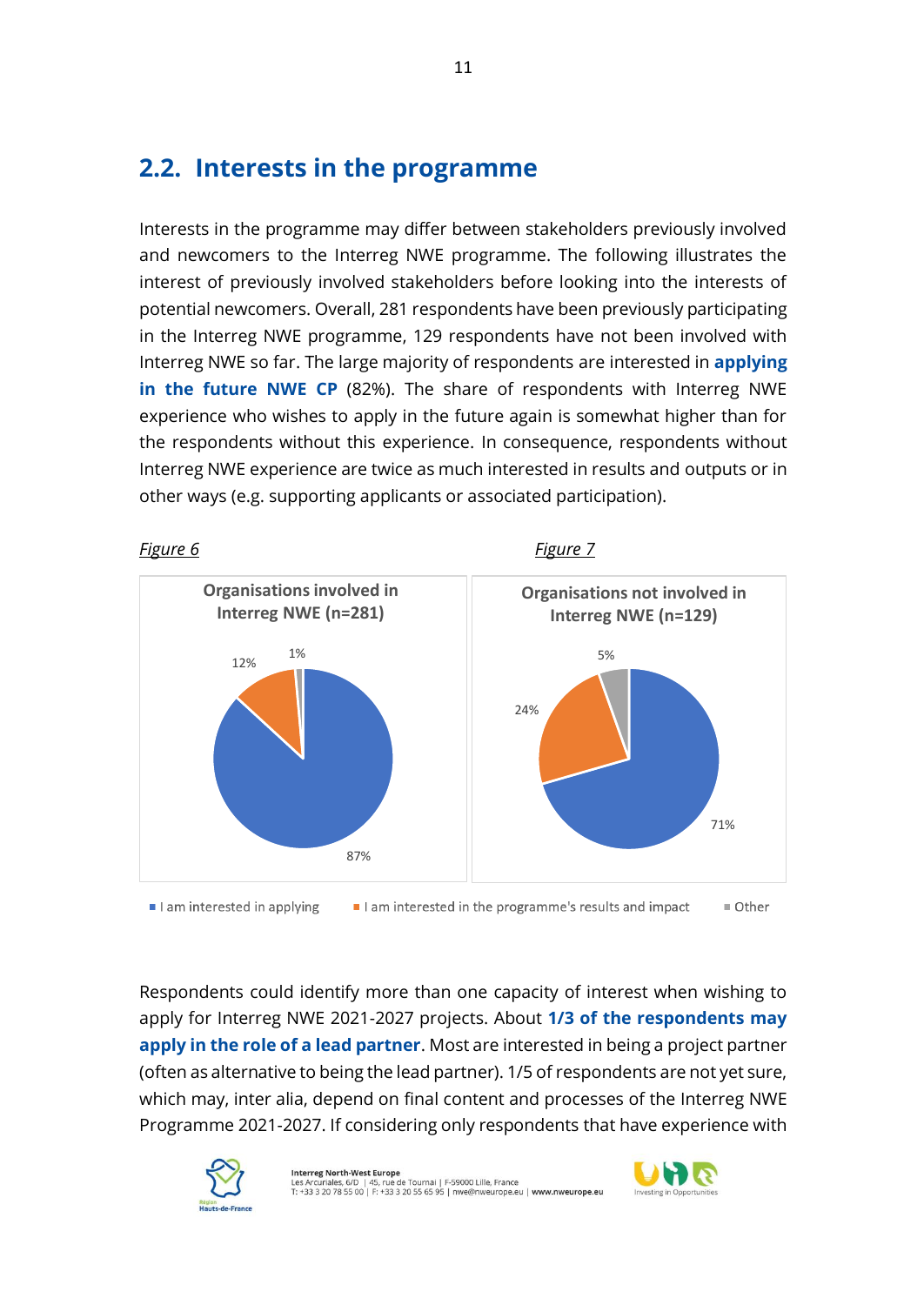Interreg NWE, the share of potential lead partnership and project partners is slightly higher (40% and 60% of corresponding responses respectively).



### *Figure 8*

### **2.3. Main added value**

Respondents had the opportunity to shortly describe the main added value of transnational cooperation in the NWE territory from their perspective. Open answers of the respondents were categorised afterwards. This **categorisation** has led to **eight wider groups**, namely

- learning;
- good practice exchange;
- building partnership for longer and/or across sectors;
- addressing (joint) thematic challenges (social, environmental);
- rolling out of solutions;
- widening the own perceptions and scope;
- creating real impact through practical implementation;
- enhancing innovation capacity in different fields and sectors.

In addition, some responses could not be assigned and were grouped as 'others' or referred more generally to networking or cooperation, which was also part of many answers to either of the above categories. Quite a few respondents referred



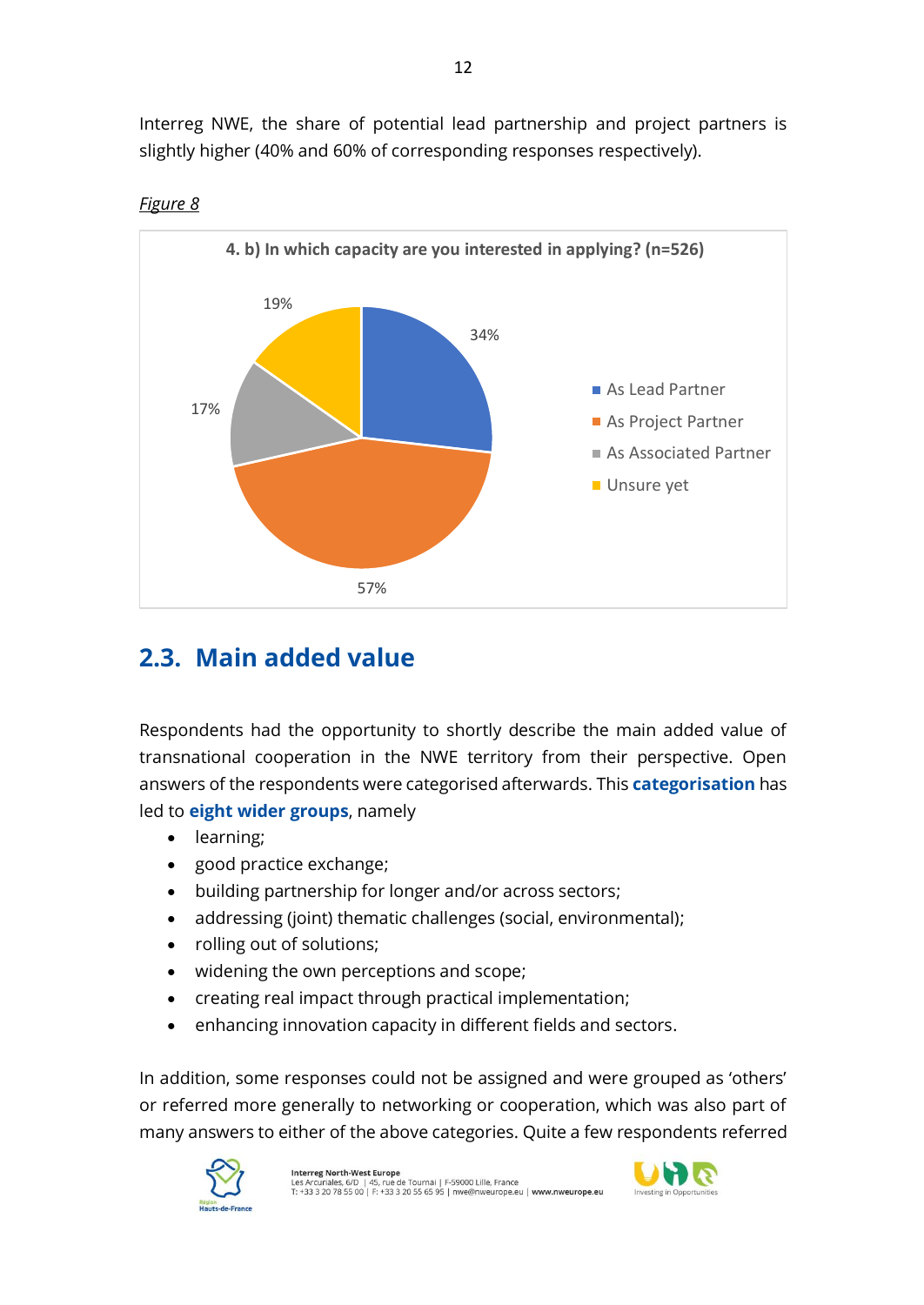in their answers to more than one of the categories explicitly or implicitly. Figure 9 below illustrates the main tendencies of responses.

Overall, there is a clear focus on **learning**, both as the main added value and in combination with various other categories. If considered together with good practice exchange as a particular form of learning, this learning perspective gets even stronger. Other important added value is seen in terms of **achieving change** when respondents refer to *"addressing joint thematic challenges"* or *"creating impact through practical implementation"*. Overall, this leads to an ambivalence between the main value added seen by respondents (learning and exchange aspects) and the implementation and investment focus of the Interreg NWE 2014-2020 programme.

### *Figure 9*





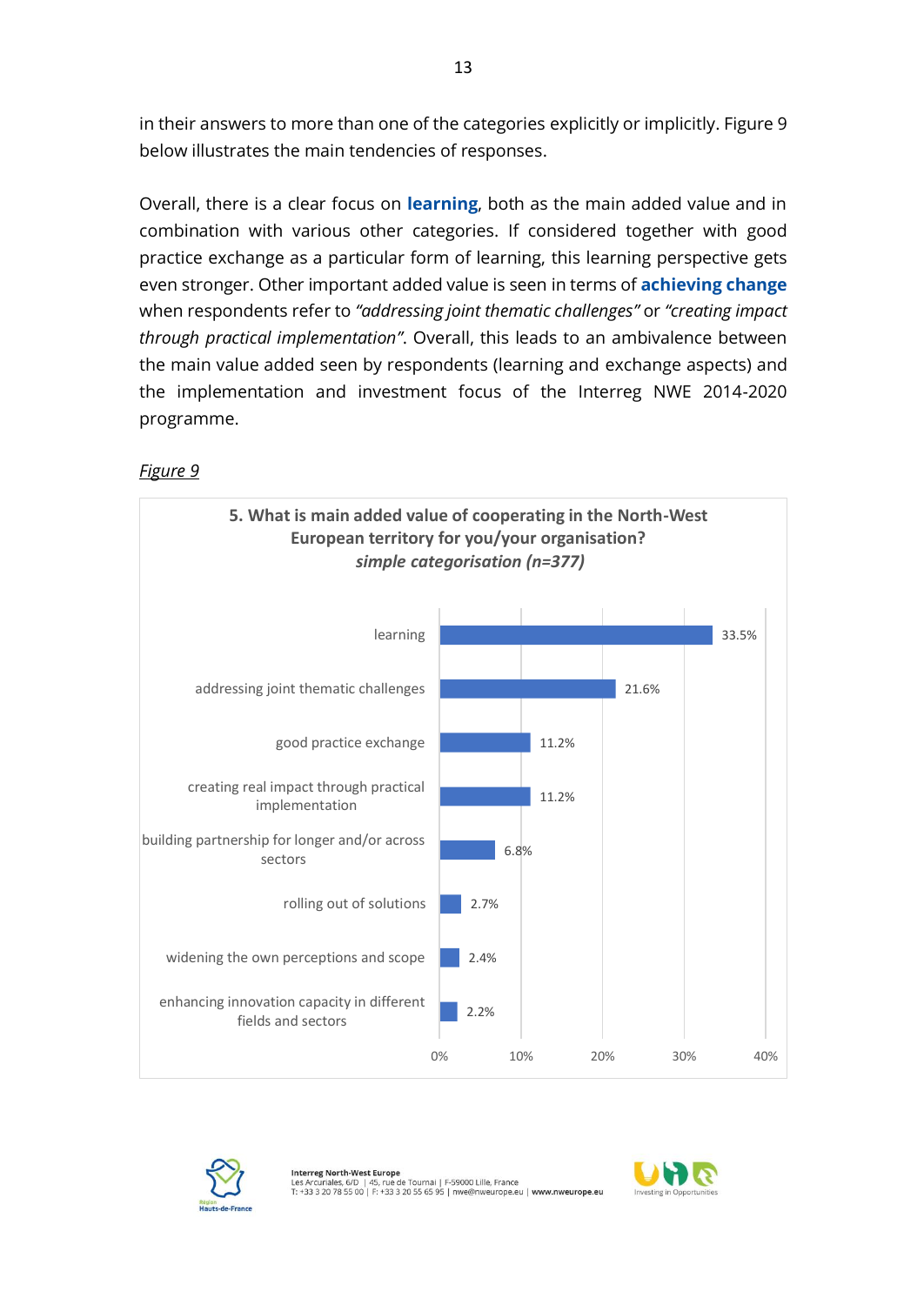## 3. Overview of thematic interests

Respondents were asked to select the **most important thematic interests**. They could choose from the five priorities identified in work group themes (see figure 11) and name also other thematic interests. They could decide whether to select only one priority or more. On average, respondents selected at least two priorities, i.e. 889 mentions by the 412 respondents. However, more than one third of the respondents selected only one priority. A few selected not only all five priorities but also mentioned in addition other thematic areas.



*Figure 10*

The share of **mentions across the five priorities is relatively balanced**, especially between the first four priorities. Only the priority "Transition to a socially inclusive sustainable and resilient society" received about 10%-points less mentions than the other four priorities.



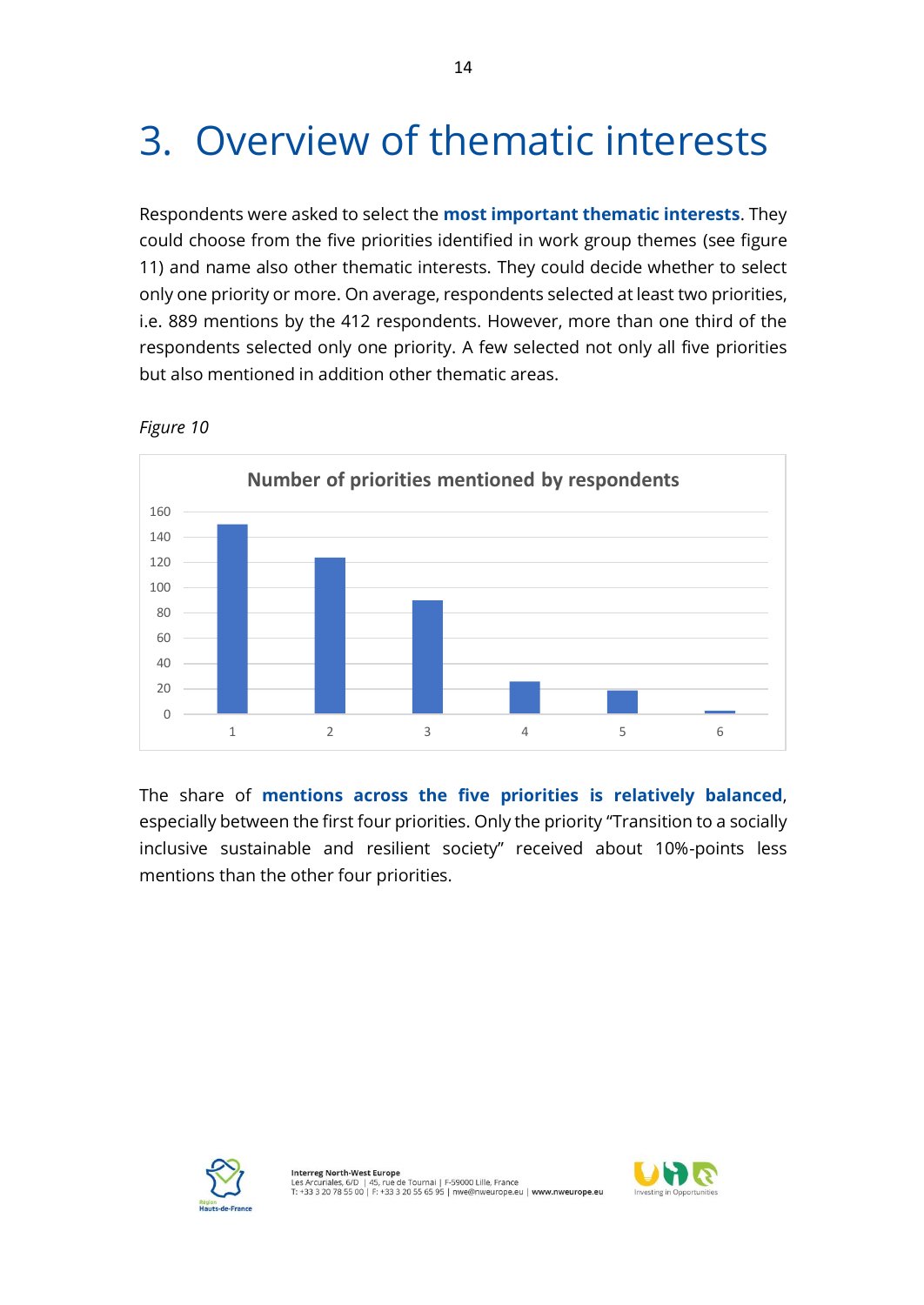



Altogether 89 respondents mentioned **other thematic area interests**, of which 88 specified their interests. Most of these interests may be addressed at least to some extent by one of the five priorities in the current draft of the future IP. For instance, this refers to responses in relation to health (priority 5) or sustainable mobility (priority 2). In fewer cases, responses also refer to other priorities included in the IP, for instance, in relation to biodiversity and climate change. However, a significant number of respondents (25 out of 88) indicated that they miss a focus on transport and mobility. As indicated for the example of sustainable mobility, at least some of these interests could nevertheless be addressed in the IP. A few respondents raised either the wish for more integrated approaches under PO 5 or manufacturing related topics only covered partially by innovation and/or digitalisation themes.

The analysis indicates that a **change of perspective** may need to be conveyed to the stakeholders soon. Apparently, stakeholders tend to look for a certain priority rather than addressing a certain sector or theme through horizontal themes. For instance, transport and mobility issues may be addressed from different perspectives in the future such as innovation, digitalisation, sustainability etc.



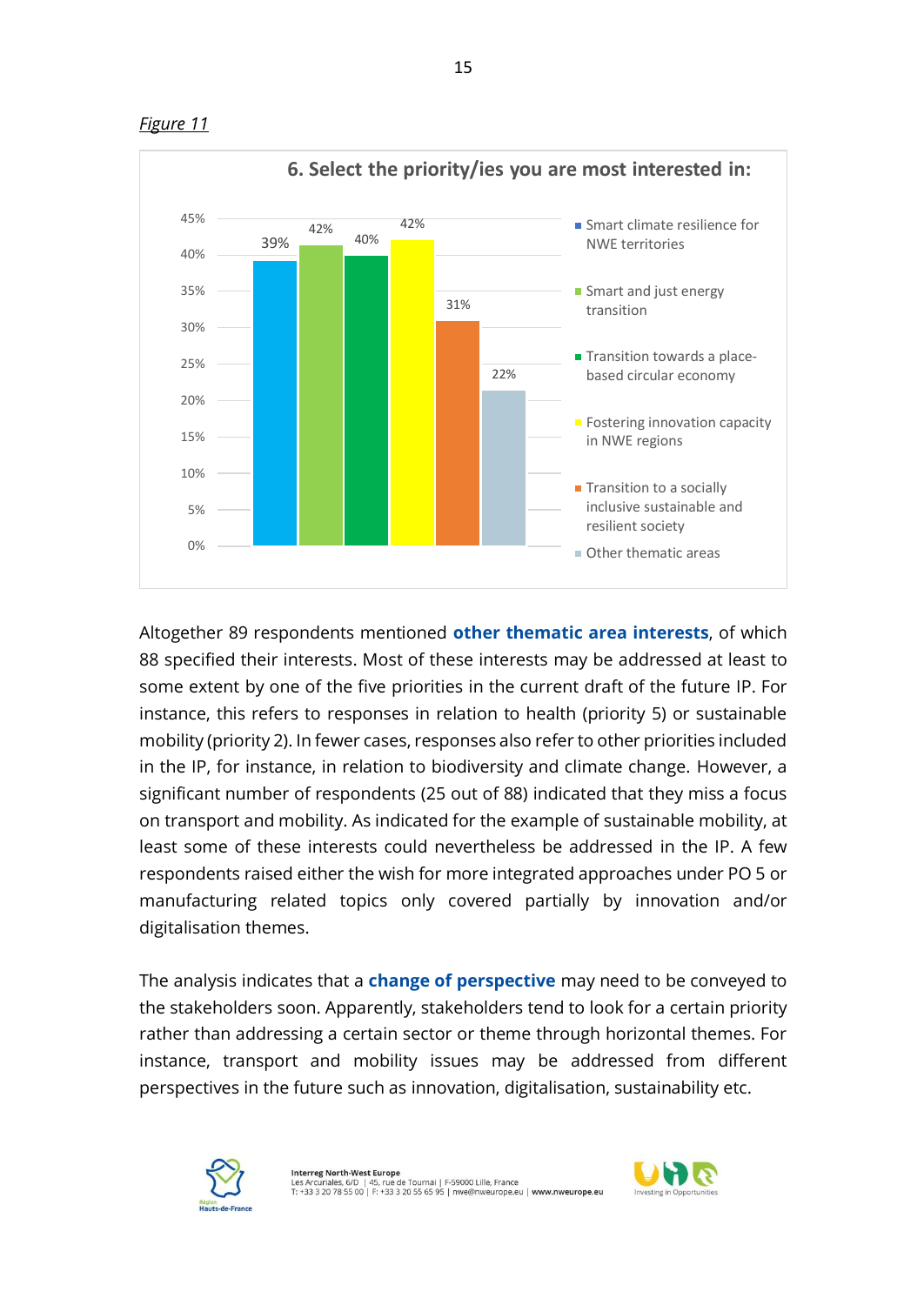The number of SOs and fields of interest varies greatly between the five priorities. This implies different degrees of focus between them. The following emphasises this by providing the share of **selected SOs across the five priorities** (see figure 12). On average, respondents selected about 2.3 SOs, i.e. 967 mentions by the 412 respondents.

Priorities 3 (supporting a place-based circular economy) and 4 (on innovation capacity) are built upon one SO each. Thus, the share representing these two priorities in the previous figure is the same as for the corresponding SO in the figure below. The remaining priorities are built each on two to three SOs. Due to multiple selections of SOs within one priority the sum of shares of SOs for each of these other priorities is higher than at priority level. For instance, for the energy related SOs of priority 2 (smart and just energy transition), accumulated SO shares correspond to 57% compared to 42% of respondents principally interested in this priority. Thus, more than one third of respondents interested in the energy priority have selected both energy related SOs.



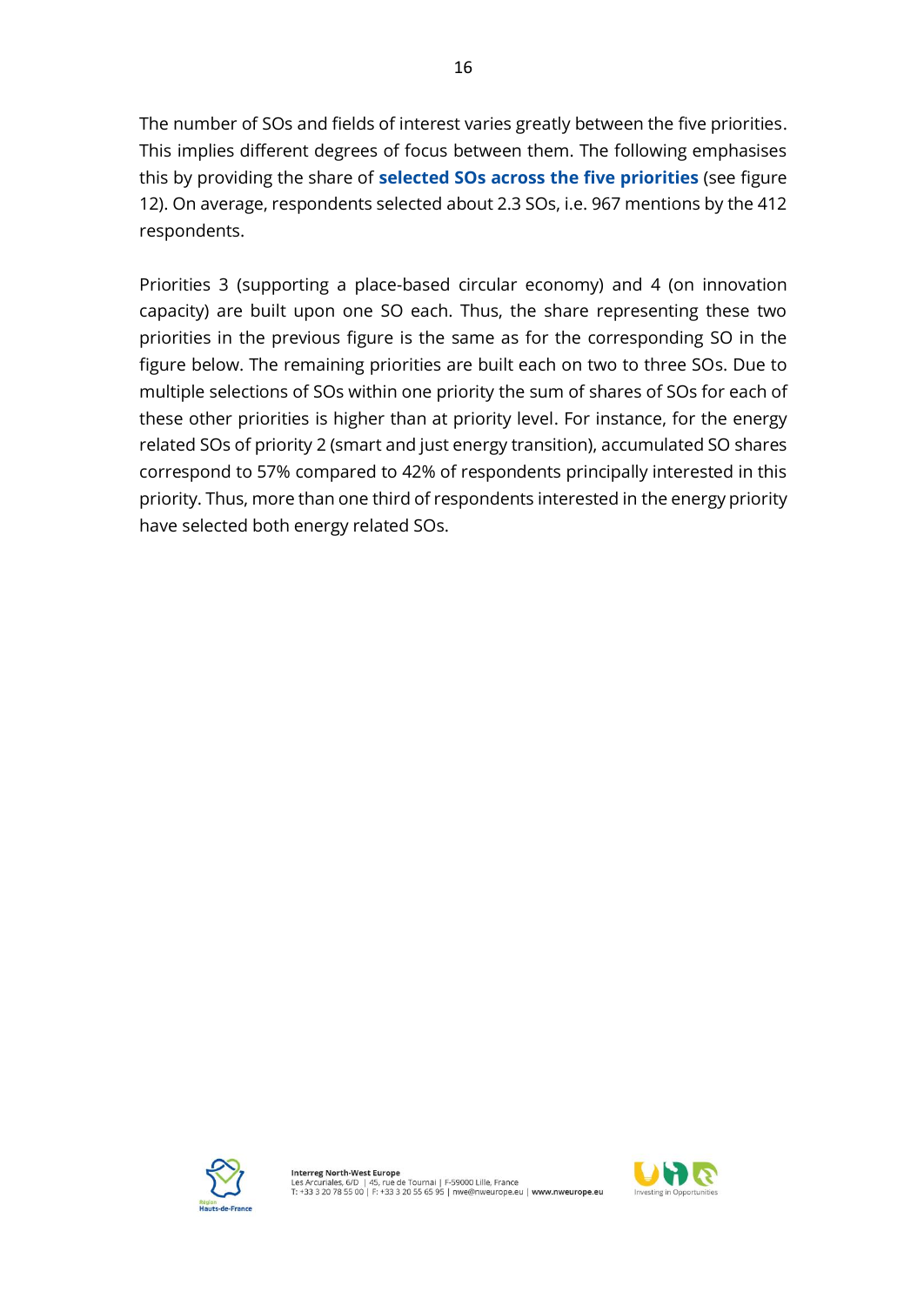*Figure 12*



<sup>\*</sup> Share in % of 412 respondents (multiple answers possible)

Overall, the selection of priorities and specific objectives shows that **respondents have more often selected topics they know from previous Interreg NWE programmes** than topics that are newly considered for the next programming period. This is most apparent for the priority and SOs with a strong social focus (priority 5).



I**nterreg North-West Europe**<br>Les Arcuriales, 6/D | 45, rue de Tournai | F-59000 Lille, France<br>T: +33 3 20 78 55 00 | F: +33 3 20 55 65 95 | nwe@nweurope.eu | **www.nweurope.eu** 

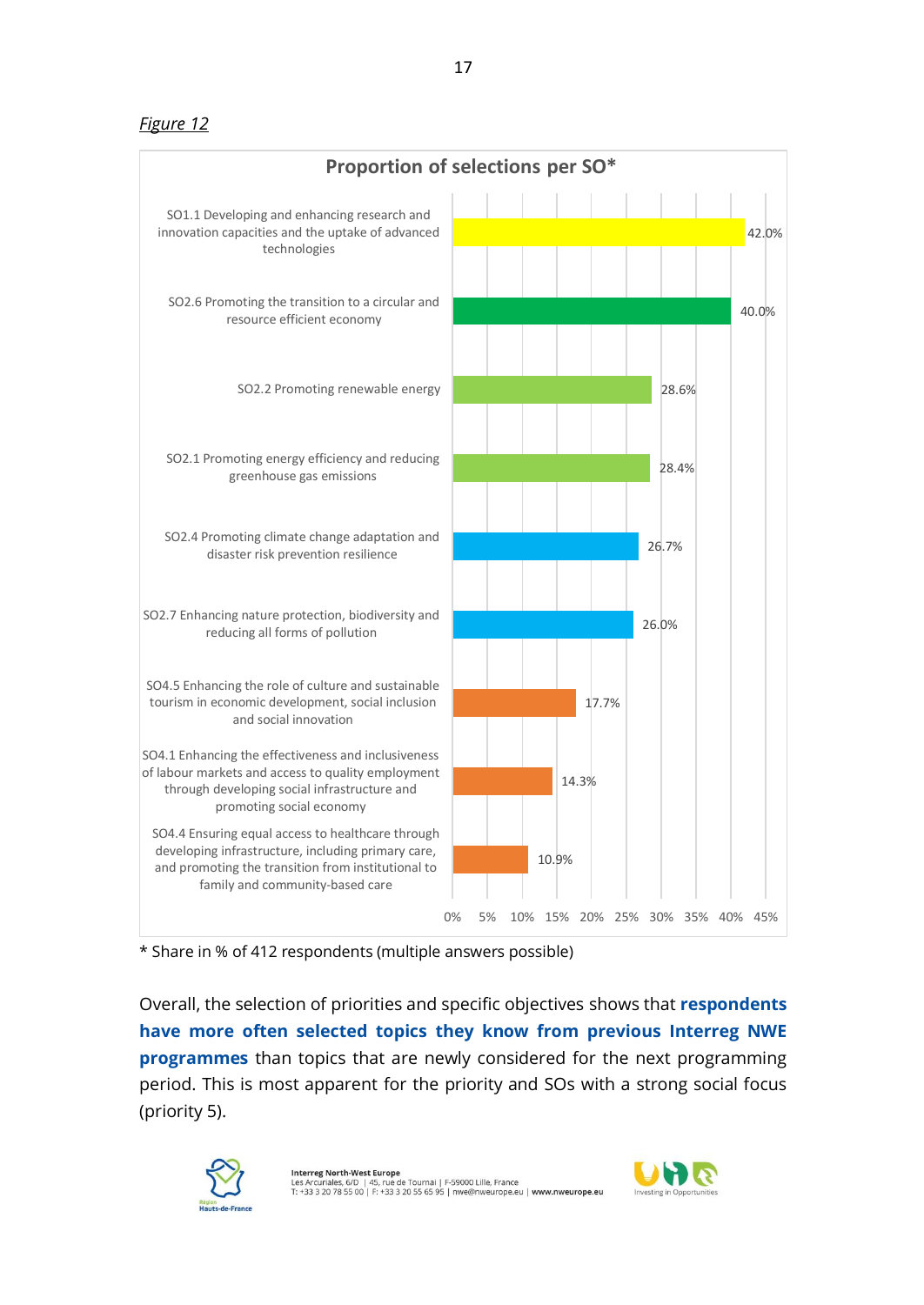Transnational projects should be based on **broad interest of stakeholders from many countries and regions in NWE**. The figure below cross-analyses the respondents' countries of origin with their thematic interests. The analysis shows that there is interest in all proposed priorities by respondents from all countries in NWE. However, intensity of interest seems to vary to some extent. It varies most strongly in relation to a place-based circular economy (priority 3), for which interest is the highest among the respondents from Luxembourg. The share of Dutch and German respondents accounts is only half as much. However, due to the different numbers of respondents from these countries, there is also considerable interest in this priority from German and Dutch respondents. Thus, it can be **concluded that interest in each of the five priorities is sufficiently balanced to support the development of transnational projects.**

### *Figure 13*



For many transnational projects, **combinations of different types of stakeholders** are expected and considered beneficial. The figure below crossanalyses the respondents' type of institution with their thematic interests. The analysis shows that all types of stakeholders (apart from the EEIG and EGTC with only three respondents) are interested in all proposed priorities. Intensity of interest varies however significantly between types of stakeholders. This is



**Interreg North-West Europe**<br>Les Arcuriales, 6/D | 45, rue de Tournai | F-59000 Lille, France<br>T: +33 3 20 78 55 00 | F: +33 3 20 55 65 95 | nwe@nweurope.eu | **www.nweurope.eu** 

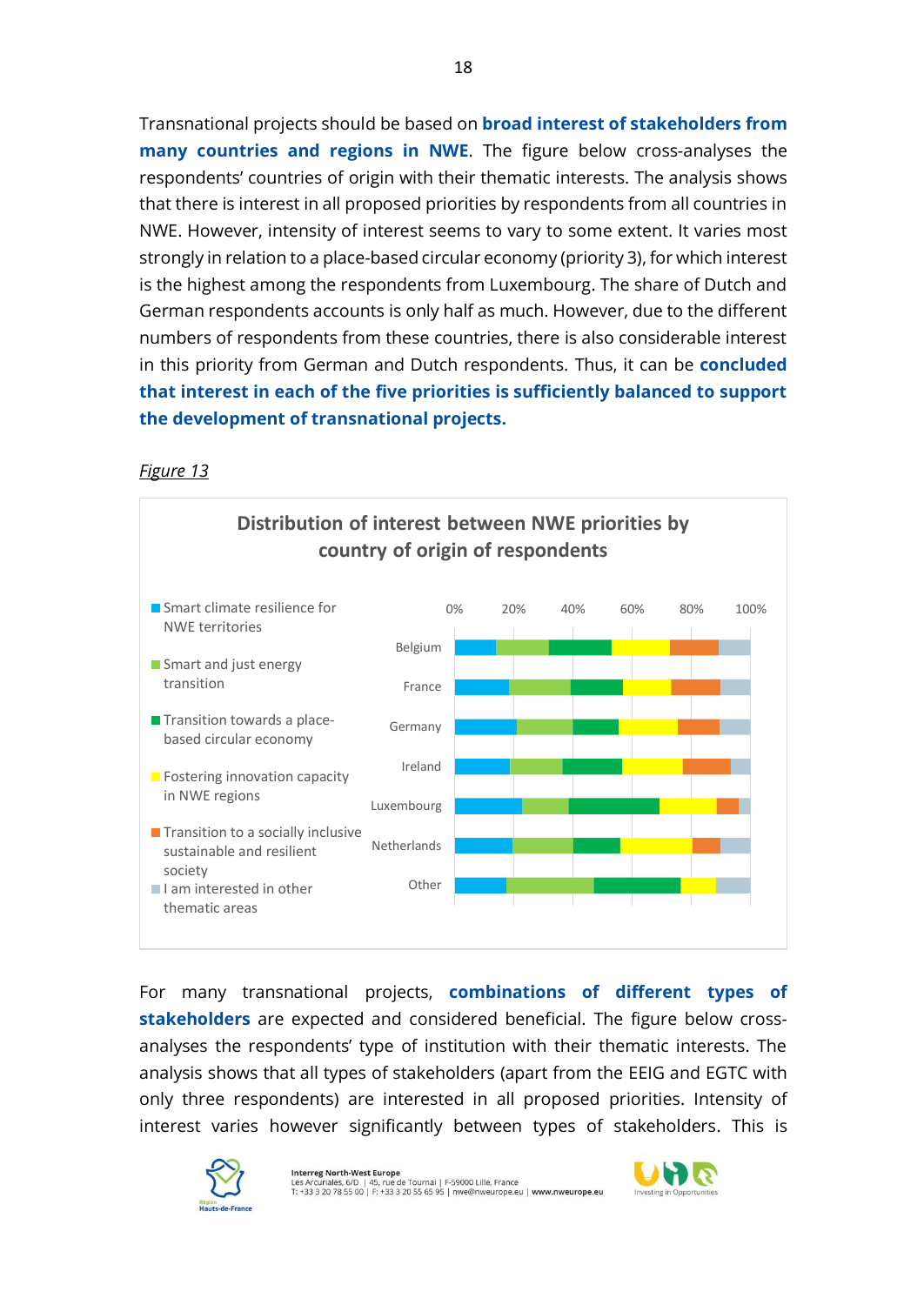expected in view of the different roles of these types of stakeholders. For instance, business support organisations and enterprises have a relatively high interest in fostering innovation capacity in NWE (priority 4). The same holds for sectoral agencies, which include regional development agencies as well as other sector agencies that may have primarily other interests. In view of the wide variety of types of stakeholders, it can be concluded that **interest in each of the five priorities is sufficiently broad despite the variation between the types of stakeholders.**

#### *Figure 14*





**Interreg North-West Europe**<br>Les Arcuriales, 6/D | 45, rue de Tournai | F-59000 Lille, France<br>T: +33 3 20 78 55 00 | F: +33 3 20 55 65 95 | nwe@nweurope.eu | **www.nweurope.eu** 

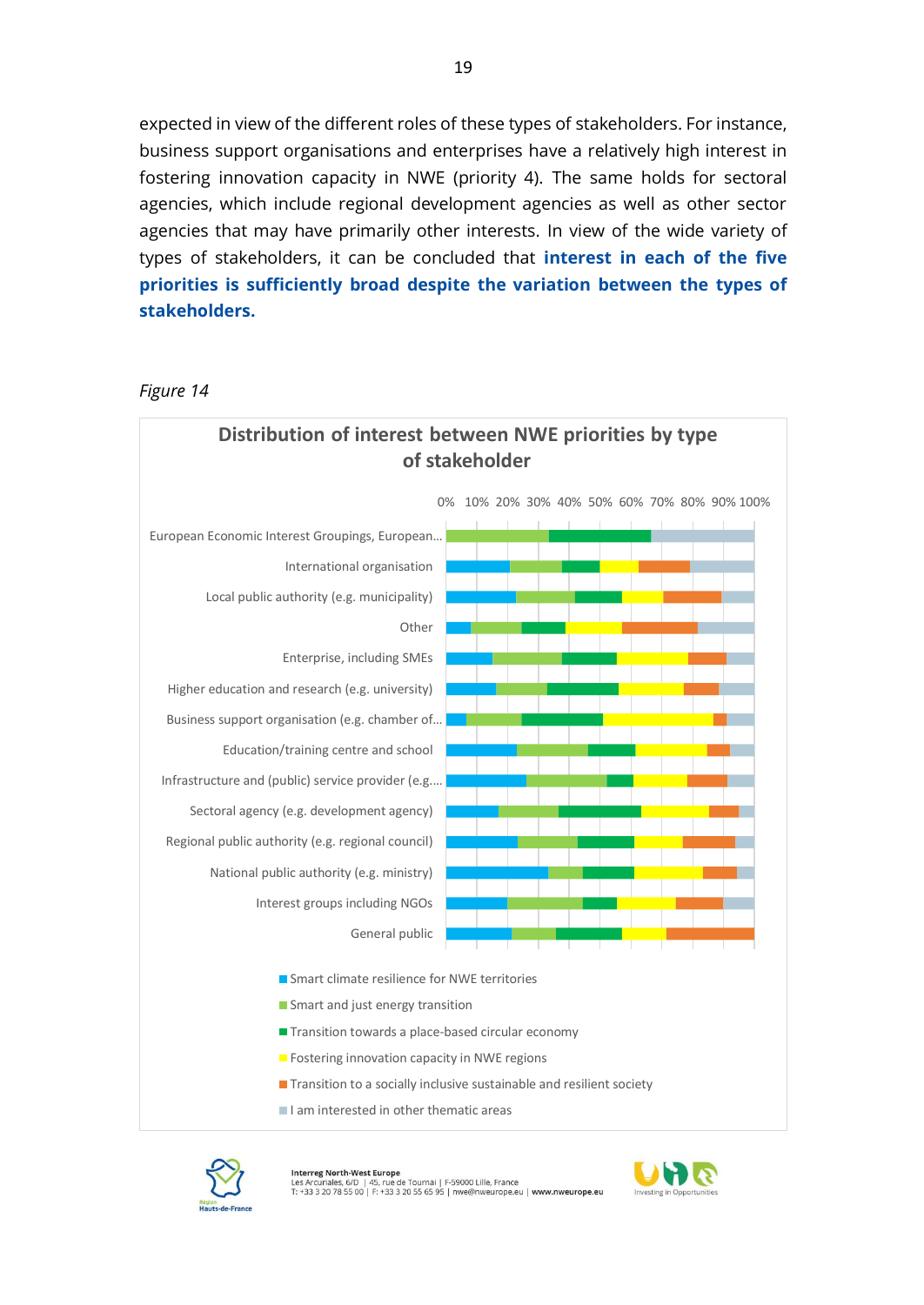Fields of interest across priorities

So far, the analysis focused on the topics within each priority. This chapter complements by adding an analysis of fields of interest across the five priorities.

Overall, the 412 respondents selected nearly 2,400 fields of interest. Thus, in average **respondents have selected about 6** fields of interest **out of the 59** that were defined across the five priorities. The fields of interest could only be selected within the respectively selected priorities and specific objectives.

The field of interest selected most (2.6 – Developing and strengthening cooperation in support of circular business models across sectors and society) represents about one fifth of the respondents (88 out of 412) as indicated in the figure below. The fields of interest of **priorities 3 (circular economy – dark green) and 4 (innovation – yellow) have been selected most** by respondents. Fields of interest of priority 1 (climate change – blue) and priority 2 (energy – light green) are less visible among the most frequently selected Fields of interest. Fields of interest of priority 5 (social) are not among the most selected.

### *Figure 15*

**for transnational cooperation potential** 100 4.4 90 4.35 Number of selections **Number of selections** rating 80 **Average rating** 4.3 70 4.25  $\overline{c}$ ċ Ċ 60  $\circ$ Average 4.2 50 4.15 r 40 C 4.1 30 4.05 20 10 4  $\Omega$ 3.95 2.6 1.1 2.6 1.1 Increasing 2.4 Enhancing 1.1 Supporting 2.1 Investing 2.6 Enhancing 2.6 Enhancing 2.7 Supporting 1.1 Increasing the regional industry and green citizen Developing Encouraging territorial (e.g. in energy Developing circular value efficiency public sector attractiveness climate behavioural urban-rural) and new chains in and infrastructure engagement change through and economic change of all sustainable between all linkages of improvements innovation to adjusting strengthening resilience of adaptation players (e.g. clusters and types of capacity in regional value innovative public services cooperation in territories solutions citizens and innovation support of territories and to local and support of chains businesses) hubs resource integrated regional circular efficiency (e.g. solutions; needs business (new) public models across services) sectors and society (e.g. in the bioeconomy)

**Cross analysis between the 11\* most selected fields of interest and their average rating** 



#### **Interreg North-West Europe**

iales 6/D | 45 rue de Tournai | E-59000 Lille. France es Archites, 675 | 45, 1de de Tournal | 1-55666 Ellie, France<br>T: +33 3 20 78 55 00 | F: +33 3 20 55 65 95 | nwe@nweurope.eu | www.nweurope.eu

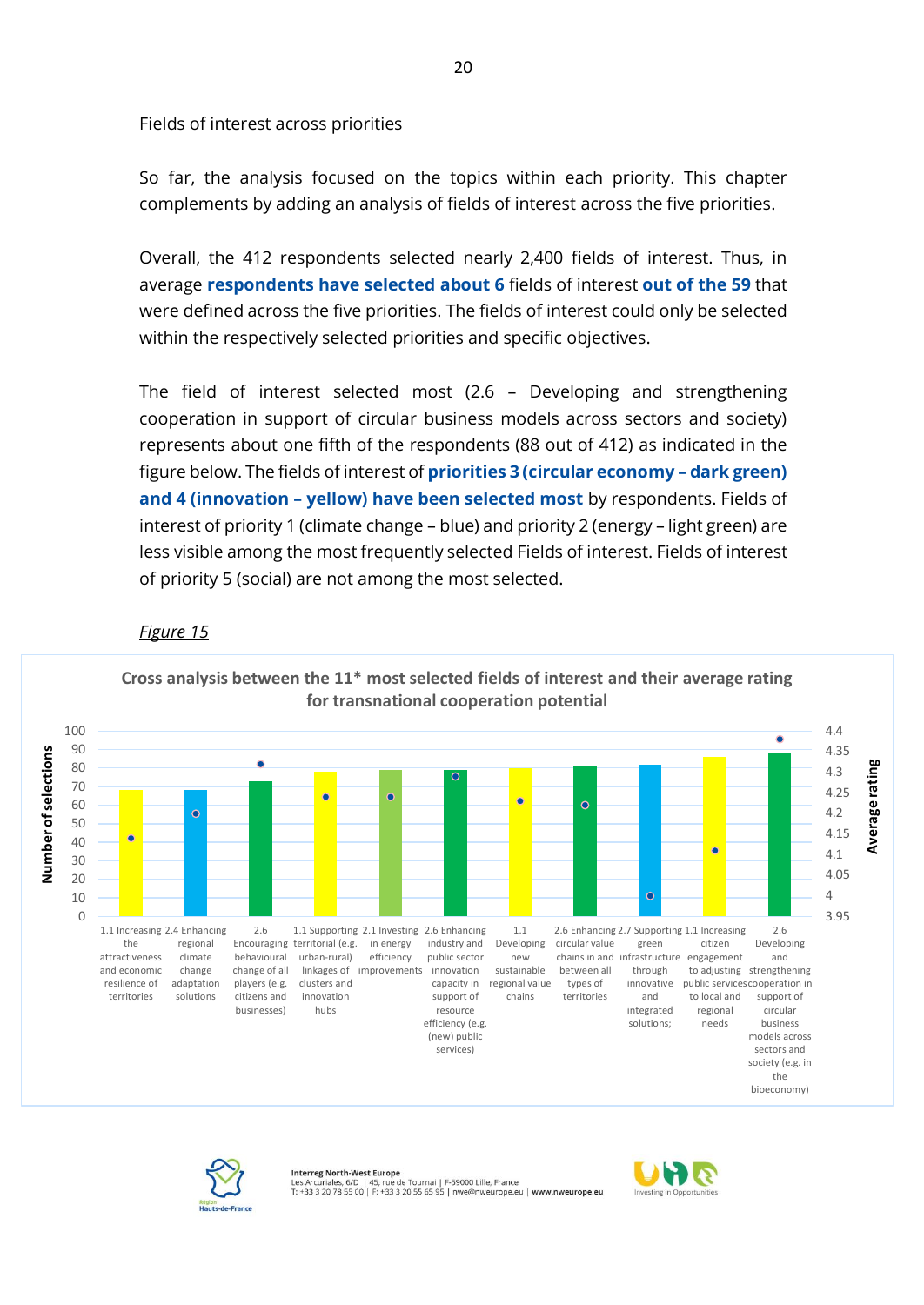\* The 10th rank has two Fields of interest with 68 respondents each.

The distribution between fields of interest is partially affected by **the number of fields of interest proposed per SO and priority**. For example, for priority 3 (circular economy), only 5 fields of interest were proposed whereas for priority 2 (energy) respondents could select from 15 fields of interest. However, among priority 4 (innovation) respondents could also select between 12 fields of interest and still three of these were selected more often than most other fields of interest.

Interest tends to be the highest in fields of interest **that are formulated in a relatively broadly way** and in fields of interest that are within the priorities most familiar to the respondents from previous Interreg NWE programmes. Albeit the focus of the programme is more on the supply side, so far, respondents seem also to be interested in working on the demand side. Examples are the fields of interest 1.1 – Increasing citizen engagement to adjusting public services to local and regional needs and 2.6 – Encouraging behavioural change of all players.

**These 11 fields of interest have been rated differently regarding their potential for transnational cooperation.** All of them are rated positively<sup>2</sup> in average but only one (namely 2.6 – Developing and strengthening cooperation in support of circular business models across sectors and society) is among the Fields of interest for which respondents have indicated the highest potential for transnational cooperation as indicated by comparing the previous and following

 $2$  1 refers to 'very low potential' and 5 to 'very high potential'.



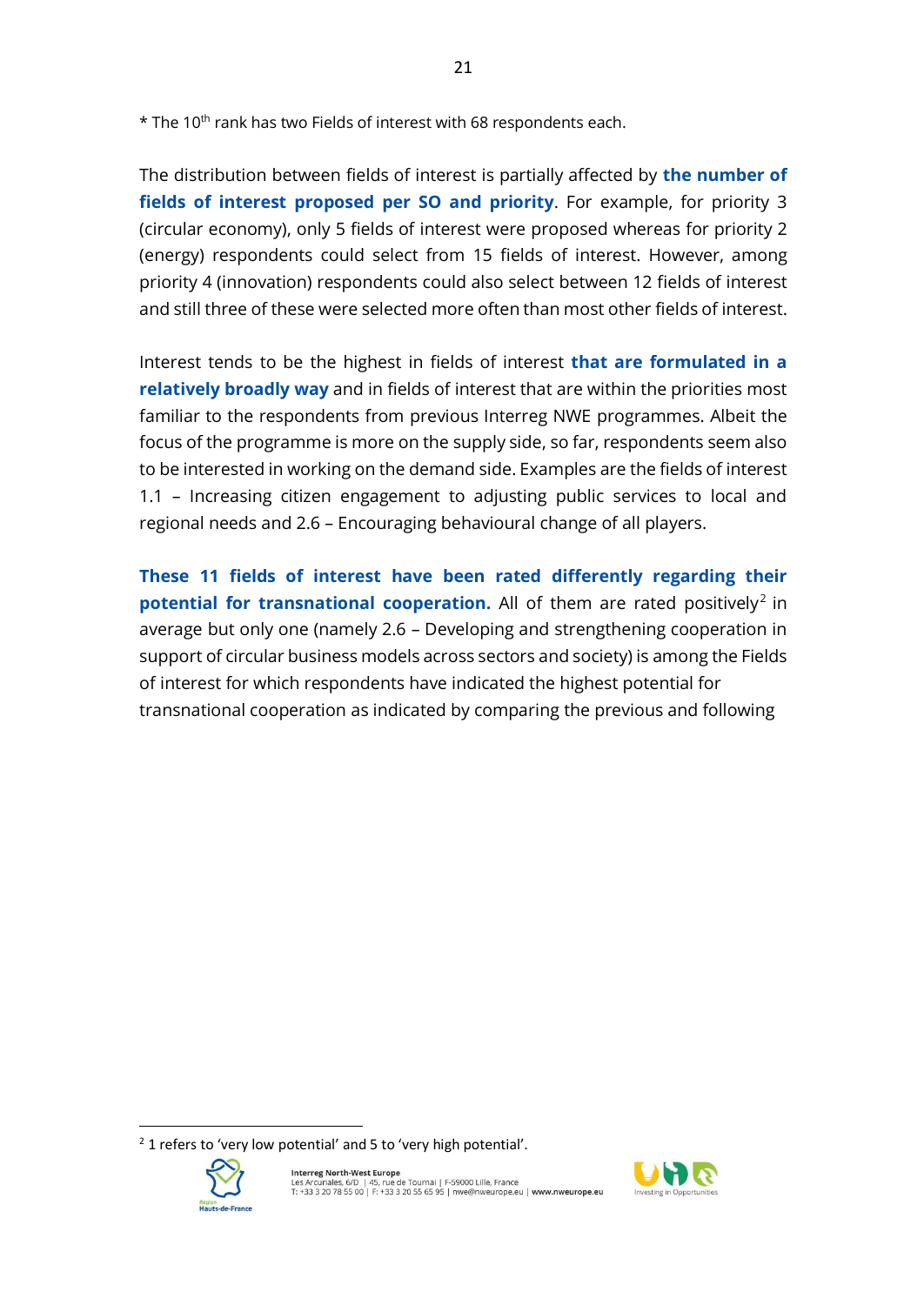### figure.



All other fields of interest that are considered to have the highest potential for transnational cooperation have been selected less often by respondents as their main interests.

A closer look at the potential for transnational cooperation reveals that there are **fields of interest among four of the five priorities that have been rated very high in average**. No field of interest of priority 4 (innovation) is represented among the highest rated field of interest. Indeed, most fields of interest rated highest regarding their transnational cooperation potential are either part of priority 1 (climate change –blue) or priority 5 (social – orange).

Many of the fields of interest with a particular high potential for transnational cooperation have a clear **focus on systems and processes**, which supports the value of transnational approaches to tackling these topics. Apart from two, these fields of interest rated the highest on their transnational cooperation potential are among the mid-range in number of selections (neither among the top or bottom 10 fields of interest). Only the field of interest 4.4 – *Providing trainings and tools to address health and care challenges in the NWE area and field of interest* and 4.5 –



**Interreg North-West Europe** ncerreg worn-west curope<br>es Arcuriales, 6/D | 45, rue de Tournai | F-59000 Lille, France<br>: +33 3 20 78 55 00 | F: +33 3 20 55 65 95 | nwe@nweurope.eu | <mark>www.nweurope.eu</mark>

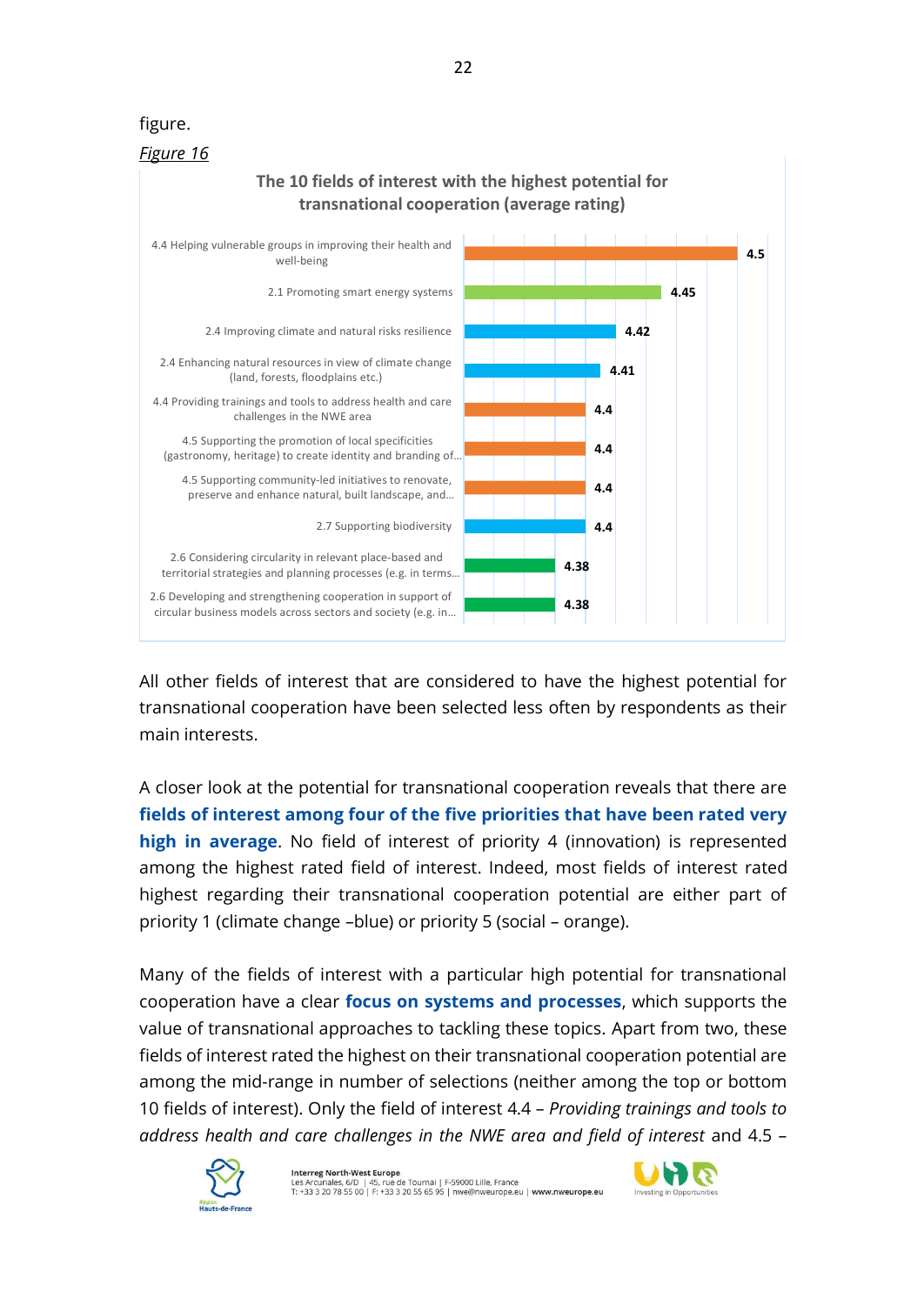*Supporting the promotion of local specificities to create identity and branding of NWE territories*, are among the topics that have been selected by respondents the least often.

These are two of several field of interests **related to health and education, qualification or training across different priorities** that seem to be of lower interest to the respondents as indicated in the figure below. Field of interests of three priorities are among those selected least frequently by respondents. Among these are six out of the 16 field of interest of priority 5 (social – orange). This results from several other features of the survey:

- overall, the number of respondents selecting priority 5 was lower than for other priorities;
- the number of SO and Field of interest within priority 5 was particularly high (three and 16 respectively);
- the number of educational institutions (other than research or tertiary education) responding to the survey was particularly low and may thus also affect the preferences for education and learning in priority 5.

Despite this lower interest of respondents in these topics, in average, they are still rated positively regarding their potential for transnational cooperation. Indeed, even the lowest average rating is 3.8 (Field of interest 4.1 – Enhancing training adaptation to vulnerable groups' needs). Thus, **all identified topics may have sufficient relevance for transnational cooperation**.



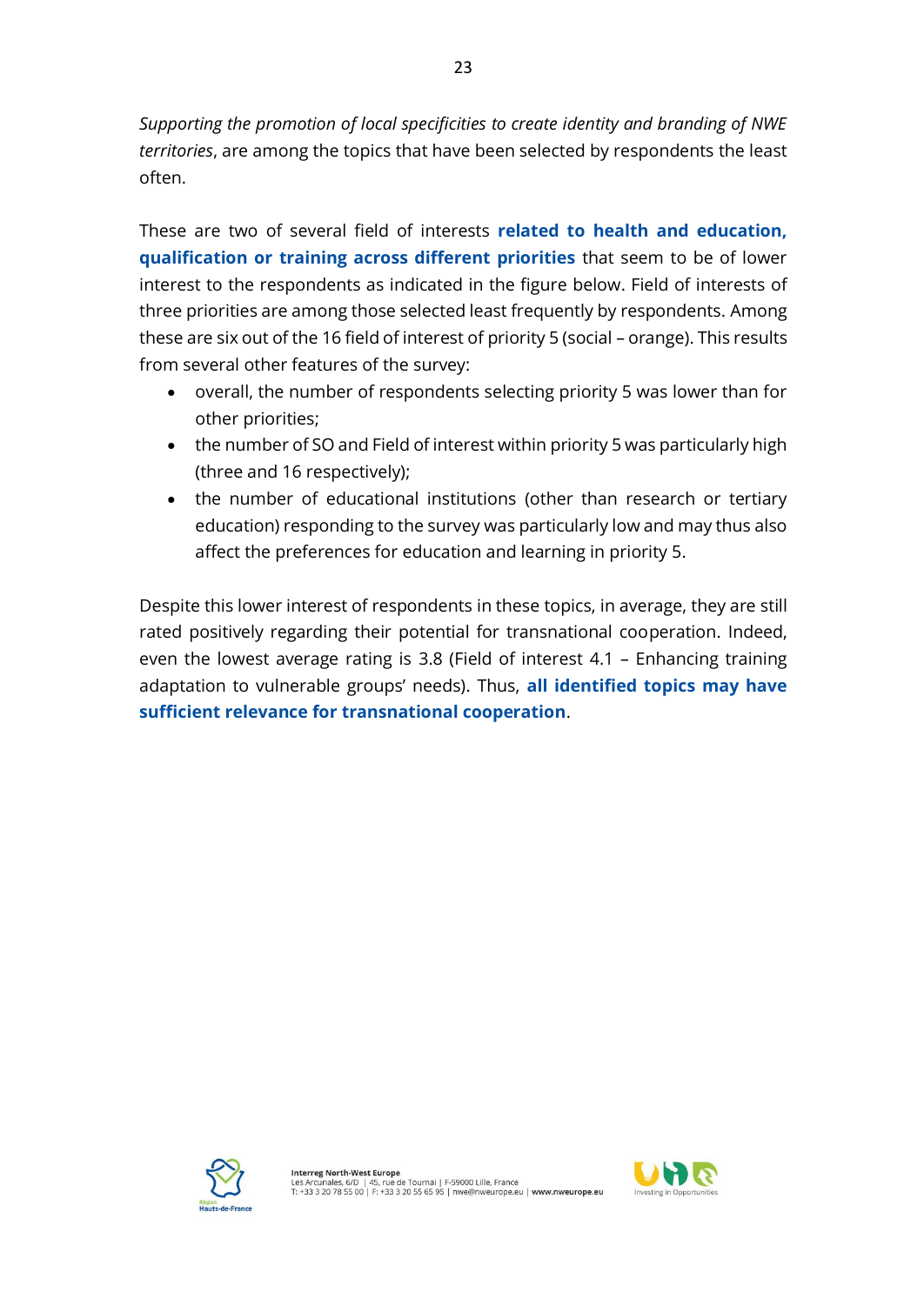#### *Figure 17*



### To summarise, the cross-analysis of topics at the level of fields of interest supported the previously identified **disconnection between interests of respondents and the transnational potential**. Partially, different numbers of responses may affect the rating of the transnational potential (i.e. varying from 12 to 88 selections of a single field of interest). To some extent it may also matter how familiar respondents are with a certain topic in a transnational context beyond their own region. Finally, it also needs to be considered that the selection of fields of interest is very much subject to the working interest of the respondents.



**Interreg North-West Europe** Interreg word-west curope<br>Les Arcuriales, 6/D | 45, rue de Tournai | F-59000 Lille, France<br>T: +33 3 20 78 55 00 | F: +33 3 20 55 65 95 | nwe@nweurope.eu | www.nweurope.eu

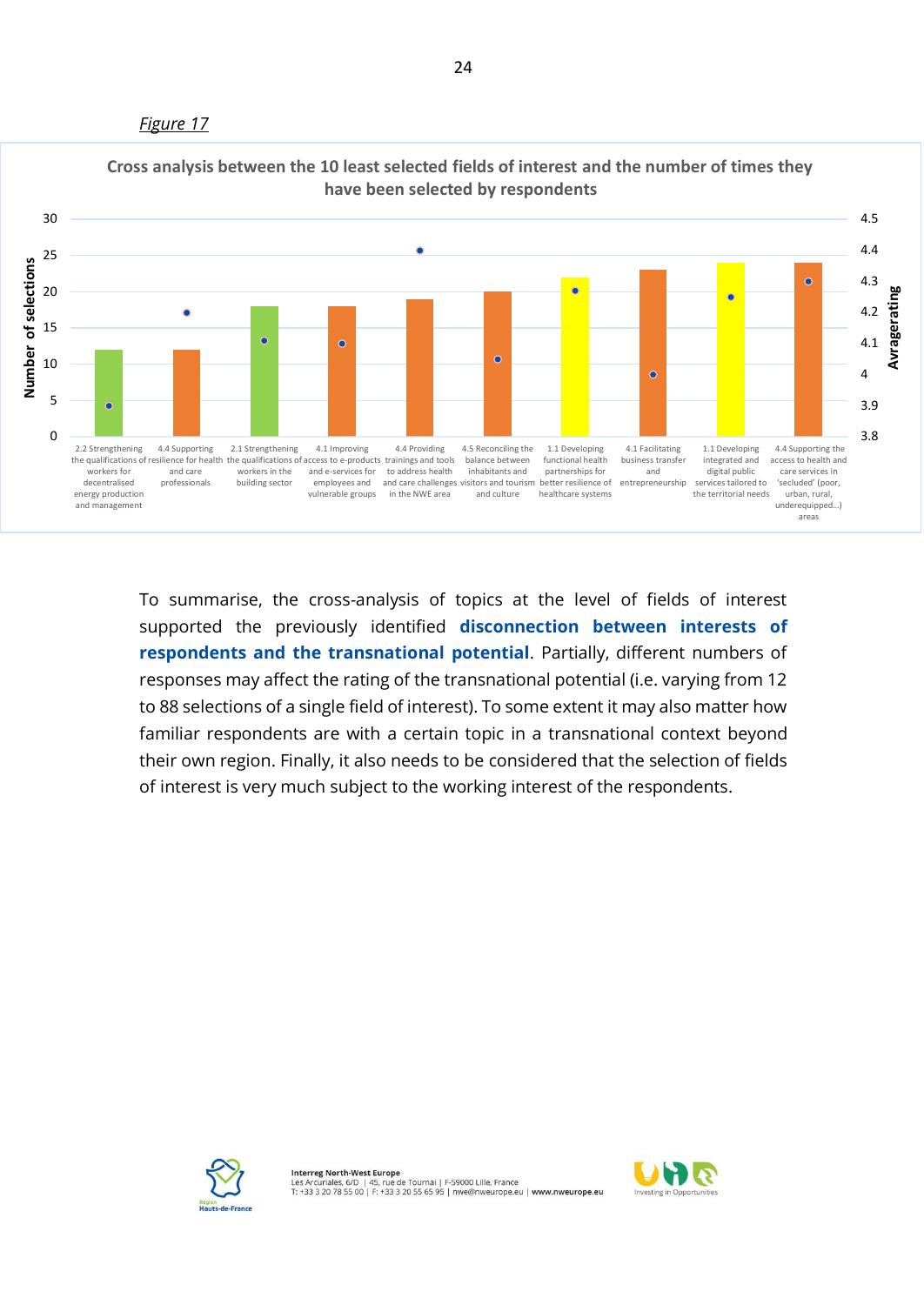## 4. Other fields of interest

Previous analyses have looked into the proposed fields of interest and each of these reflected on the specific added value of these fields in transnational cooperation. In addition, Chapter 3 also indicated at global level, what other thematic areas respondents listed in addition to the five priorities anticipated for the future NWE CP. The following will shortly reflect on additional fields of interest that have been mentioned by respondents in the context of individual priorities and specific objectives.

Below table summarises the answers for each objective and the last column indicates in how far the **topics may indeed be addressed** in the future Interreg NWE Programme – assuming that there will be no significant change in priorities or objectives.

The analysis indicates that **most topics suggested by respondents are part of the proposed fields of interest either** under the mentioned objective or in some cases they are subject to other priorities or objectives. Some proposals hint at preferred perspectives within the proposed topics rather than adding new topics or challenges. Several proposals take a sector specific focus but could be addressed under different objectives of the cooperation programme, depending on the main focus. Examples are references to the transport and agriculture sectors, which could focus on innovation, energy savings, pollutants etc. and may thus be considered under different objectives. Only few topics suggested by respondents may not fit easily under any of the objectives. Examples are projects following the innovation approach previously favoured by the Interreg NWE programme or addressing vulnerability beyond education, health and culture more generally.

Thus, **this analysis confirms above findings that the programme seems to cover well most aspects of transnational relevance in which respondents to the survey are interested.**



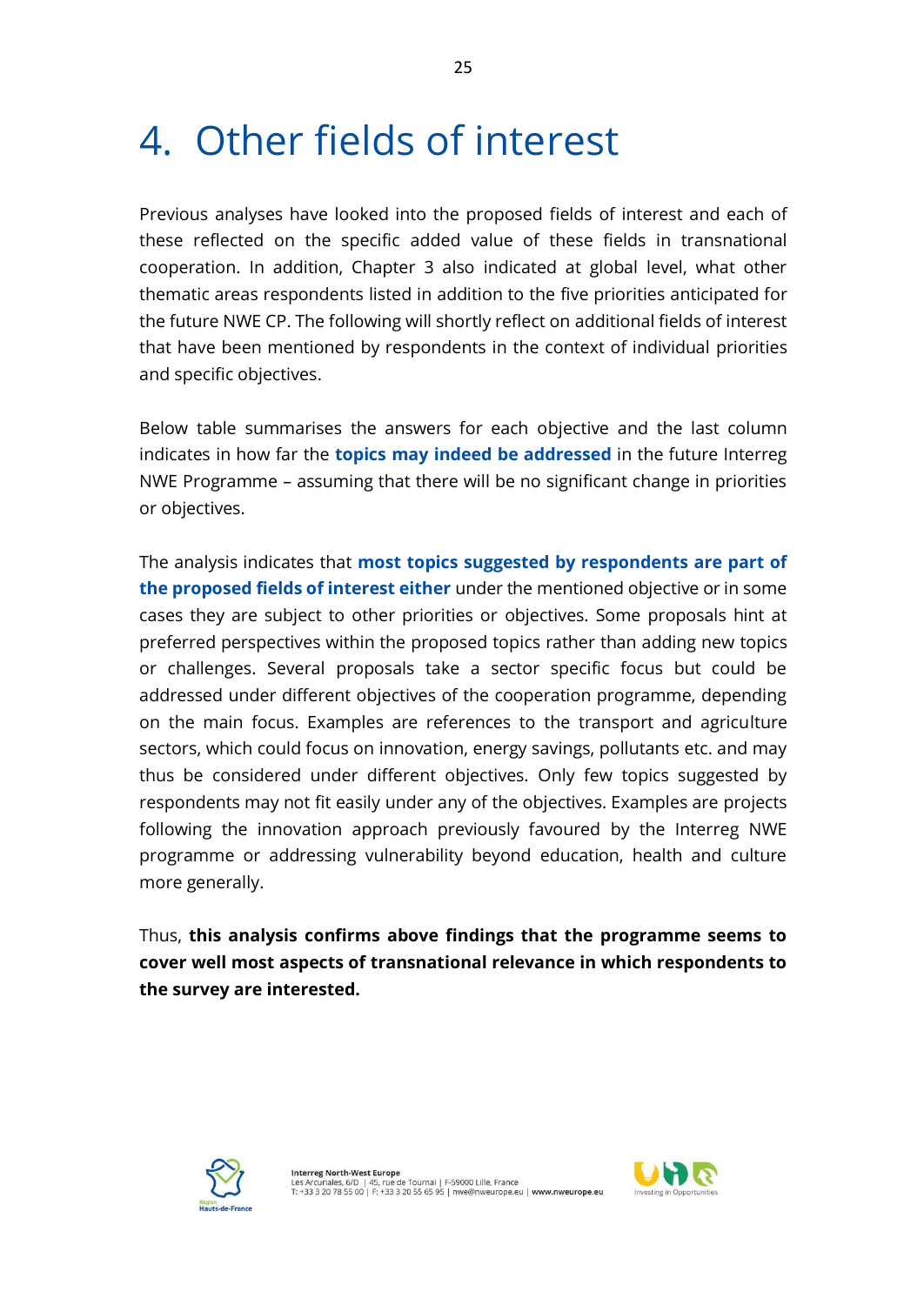| <b>Objective</b>                                                                                | <b>Other fields of interest mentioned</b>                                                                                                                                                                                                                                                                                                                                                                                                                                               | <b>Consideration</b><br>in the CP                                                        |
|-------------------------------------------------------------------------------------------------|-----------------------------------------------------------------------------------------------------------------------------------------------------------------------------------------------------------------------------------------------------------------------------------------------------------------------------------------------------------------------------------------------------------------------------------------------------------------------------------------|------------------------------------------------------------------------------------------|
| Enhancing<br>nature<br>protection,<br>biodiversity<br>and reducing<br>all forms of<br>pollution | Answers refer to<br>implementation of eco-system service<br>$\bullet$<br>concepts in spatial planning;<br>tools for environmental monitoring at<br>$\bullet$<br>community level;<br>innovation in support of better recycling<br>$\bullet$<br>e.g. of nutrients in different industries<br>including agriculture;<br>addressing fragmentation, biodiversity<br>$\bullet$<br>loss, quality of air, soil and water, water<br>scarcity and any forms of pollution.                         | Covered under<br>different<br>objectives &<br>priorities                                 |
| Promoting<br>climate change<br>adaptation and<br>disaster risk<br>prevention<br>resilience      | Answers refer to<br>strategies to avoid climate change;<br>$\bullet$<br>energy infrastructure<br>linking<br>with<br>$\bullet$<br>resilient infrastructure<br>climate<br>&<br>system approaches<br>for<br>enhance<br>protection;<br>address specific sectors in view of<br>$\bullet$<br>climate change, such as agriculture and<br>mobility;<br>supporting expertise, knowledge and<br>$\bullet$<br>skills for different actors and meeting<br>demand of the labour market.              | Addressed in<br>different<br>objectives &<br>priorities                                  |
| Promoting<br>energy<br>efficiency and<br>reducing<br>greenhouse<br>gas emissions                | Answers refer to<br>implications of<br>social<br>the<br>green<br>$\bullet$<br>investments (affordability issues) and<br>means to change society needs to<br>reduce energy demand;<br>different aspects related to transport<br>$\bullet$<br>such as modal split, use of energy<br>sources, avoiding congestion;<br>means to reduce emissions through<br>$\bullet$<br>better land use, less material use, digital<br>solutions and decentral grids, smart use<br>of local energy sources | Most aspects<br>can be<br>addressed<br>under one of<br>the objectives<br>of the priority |



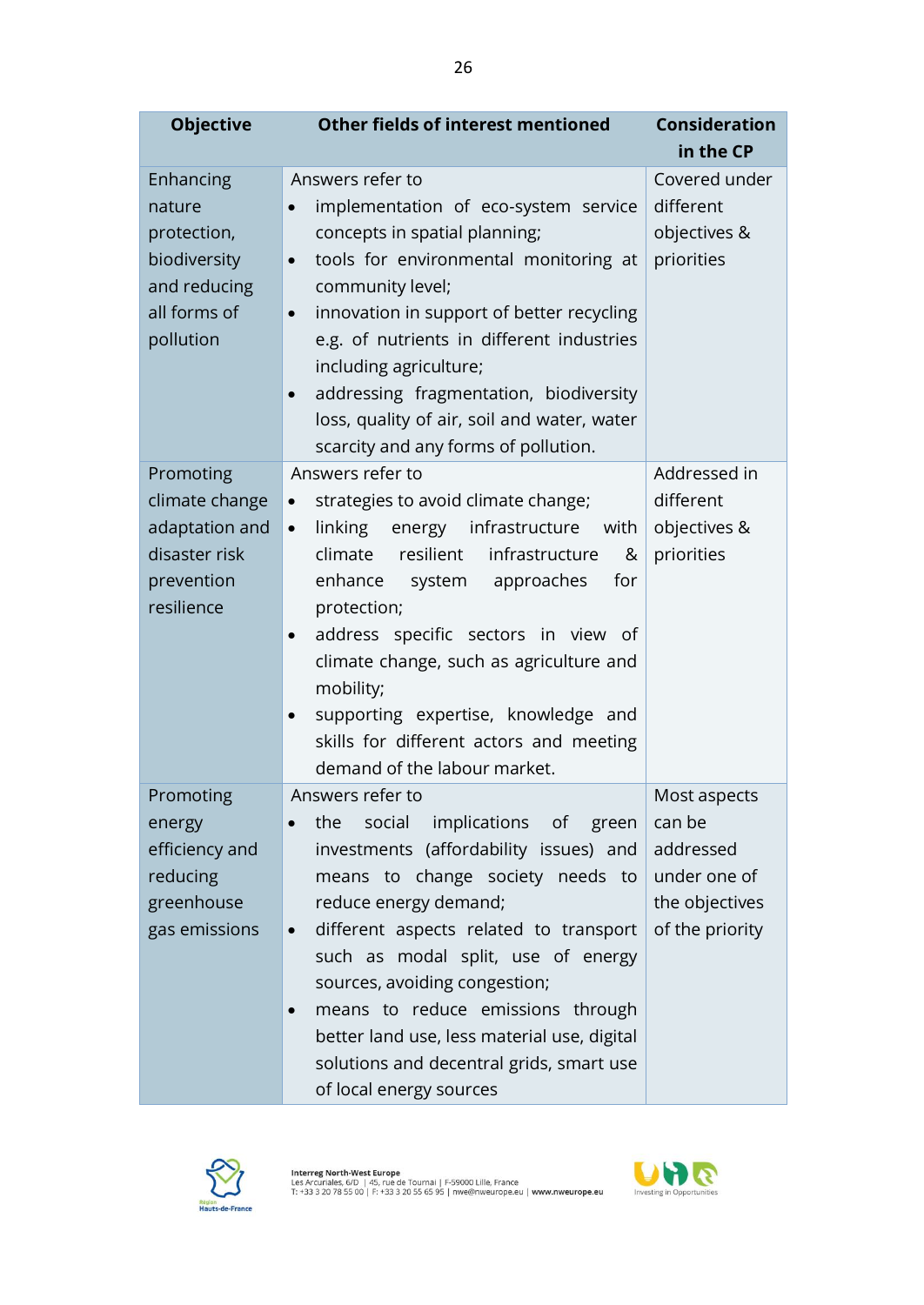| Promoting<br>renewable<br>energy<br>Transition<br>towards a<br>place-based<br>circular<br>economy                     | Answers refer to<br>strengthening of energy communities<br>$\bullet$<br>and self-consumers in specific areas;<br>enhancing renewable energy in mobility;<br>$\bullet$<br>fostering new types of renewables for<br>$\bullet$<br>more energy resilience.<br>Answers refer to<br>addressing factors hampering circular<br>economy initiatives including labour<br>market, social aspects, economy, legal<br>framework;                                                                                       | Examples that<br>can addressed<br>within the<br>objective<br>Examples that<br>can addressed<br>within the<br>objective                                          |
|-----------------------------------------------------------------------------------------------------------------------|-----------------------------------------------------------------------------------------------------------------------------------------------------------------------------------------------------------------------------------------------------------------------------------------------------------------------------------------------------------------------------------------------------------------------------------------------------------------------------------------------------------|-----------------------------------------------------------------------------------------------------------------------------------------------------------------|
|                                                                                                                       | circular economy aspects in specific<br>$\bullet$<br>sectors or using specific sectors, such as<br>logistics or agriculture.                                                                                                                                                                                                                                                                                                                                                                              |                                                                                                                                                                 |
| Fostering<br>innovation<br>capacity in<br><b>NWE regions</b>                                                          | Answers refer to<br>the<br>social<br>and<br>environmental<br>dimensions of innovation (including<br>social innovation and pollution);<br>innovation in specific sectors such as<br>$\bullet$<br>agriculture, new materials in industries<br>or processes of Industry 4.0, smart<br>mobility as well as smarter societies in<br>general;<br>innovation for more resilience in public<br>$\bullet$<br>services through digitalisation;<br>of European<br>promotion<br>economic<br>potentials beyond Europe. | Some<br>proposals may<br>refer to the<br>previous<br>innovation<br>approaches in<br>NEW; others<br>can be covered<br>in different<br>objectives &<br>priorities |
| Enhancing the<br>effectiveness<br>and<br>inclusiveness of<br>labour markets<br>and access to<br>quality<br>employment | Answers refer to<br>cooperation and innovation in health<br>care;<br>better digital accessibility and training<br>for vulnerable groups and facilitating<br>business transfer;<br>adaptation of existing and developing<br>$\bullet$<br>new business models in specific sectors<br>not well valued.                                                                                                                                                                                                       | Most aspects<br>are subject of<br>the objective;<br>others can be<br>addressed<br>under other<br>objectives of<br>the same<br>priority                          |



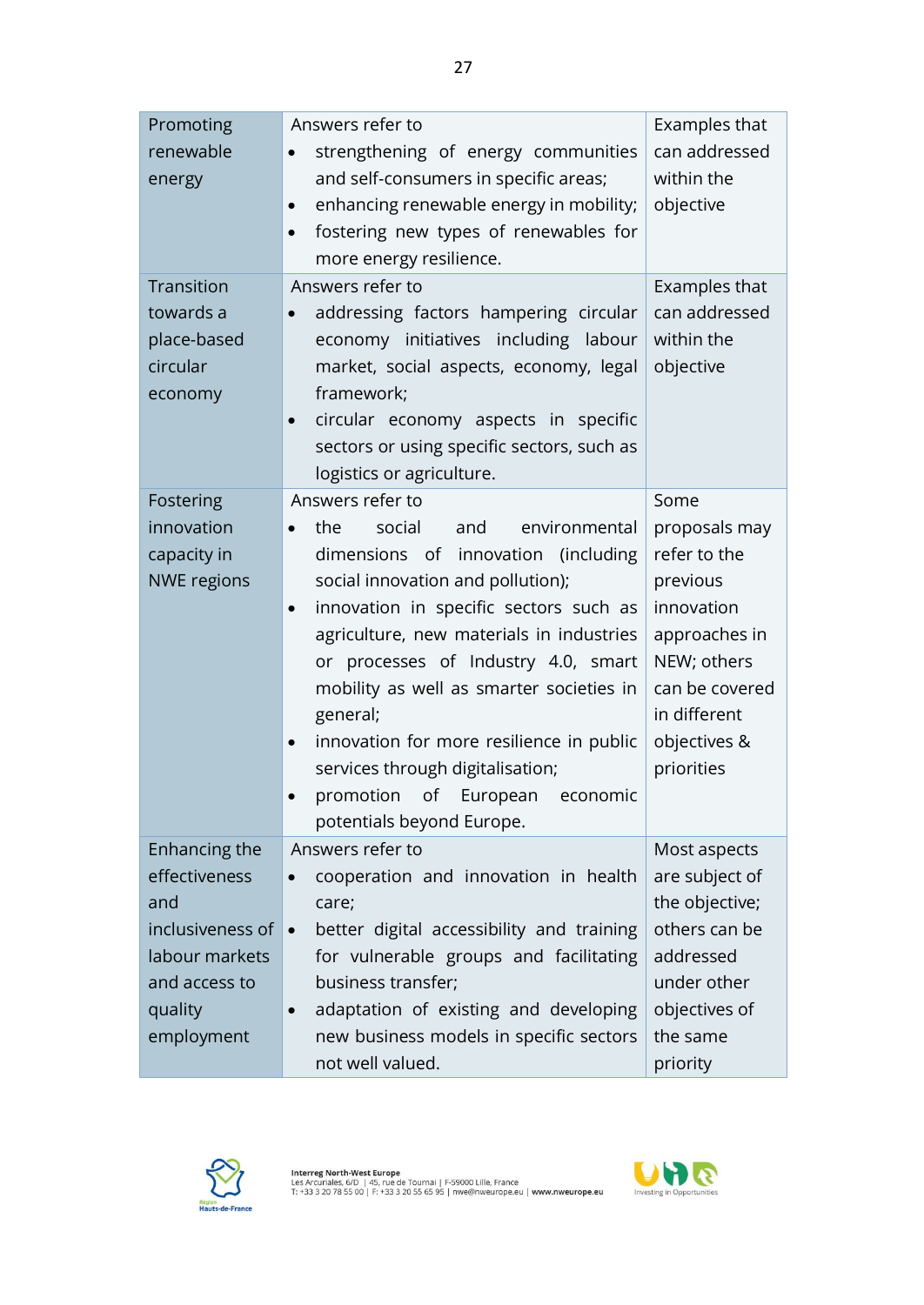| <b>Ensuring equal</b> | Answers refer to                                       | As far as health |
|-----------------------|--------------------------------------------------------|------------------|
| access to             | improving the resilience of vulnerable<br>$\bullet$    | aspects are      |
| healthcare            | (families, children)<br>through<br>groups              | concerned the    |
|                       | needs orientation;                                     | topics are       |
|                       | health related innovation and needs<br>$\bullet$       | covered by the   |
|                       | orientation at working places.                         | objective        |
| Enhancing the         | Answers refer to                                       | Most aspects     |
| role of culture       | the demand and accessibility of tourism<br>$\bullet$   | can be           |
| and sustainable       | and culture for vulnerable groups;                     | addressed        |
| tourism in            | locally<br>integrated<br>led<br>landscape<br>$\bullet$ | either under     |
| economic              | management;                                            | this objective   |
| development,          | acknowledging the importance of culture<br>$\bullet$   | or elsewhere in  |
| social inclusion      | for well-being;                                        | the CP           |
| and social            | the importance of sports activities for<br>$\bullet$   |                  |
| innovation            | well-being that are not covered explicitly             |                  |
|                       | by 'tourism & culture'.                                |                  |



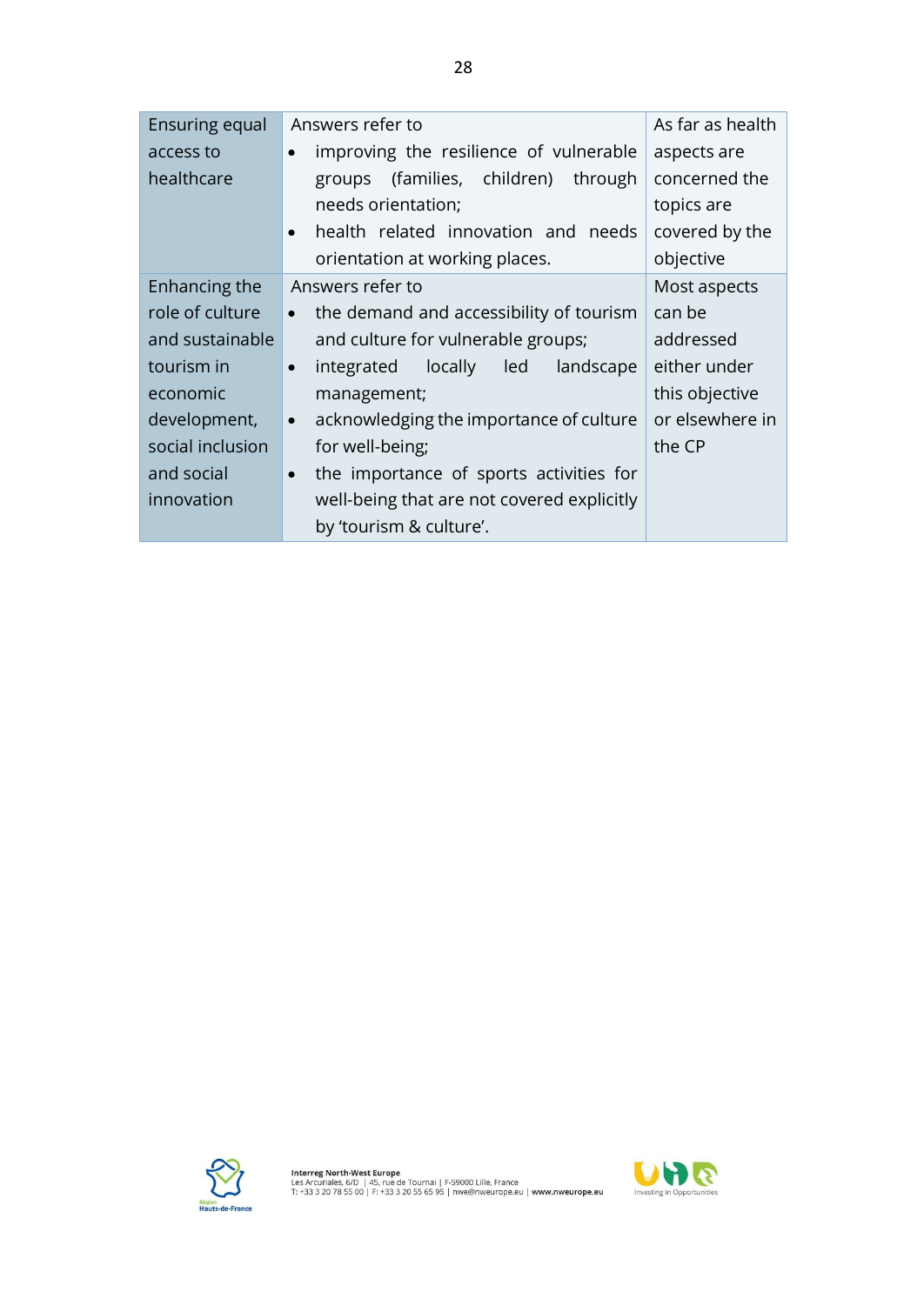## 5. Conclusions

The following points summarise the main findings from previous chapters adding further conclusions deriving from these findings, especially on what can be specifically relevant for the further development of the Interreg NWE Programme 2021-2027.

- 1. The overall number of respondents (412) to the stakeholder consultation is high and shows a strong interest in our programme. A solid majority of respondents have been previously involved in NWE (68%) and are planning to apply for the future programme (82%). This implies that expectations are high, with the current programme as a reference in terms of themes, processes and procedures. To avoid misunderstandings, **communicating clearly on the new aspects of the future programme will be of crucial importance.**
- 2. A large majority (68%) of respondents have already been involved in Interreg NWE, out of which 14% have benefited from NWE funding in both 4B and 5B. This shows that despite its bottom-up approach, the NWE programme does not "naturally" or easily attract newcomers and **pro activeness will be needed to make the programme more open.**
- 3. From a geographical point of view, most answers come from the same regions that were already well represented in the 4B and 5B programme: the Lille / Amsterdam / Dortmund triangle, Ireland, as well as the big cities. **A proactive approach in reaching out to the territories less involved will be needed** as the programme wishes to have a more balanced repartition of partners and funding allocation throughout NWE.
- 4. The most represented type of organisations shows a similar pattern as the current programme partners, with higher education and universities being most represented. A **specific effort towards local authorities, NGOs and interest groups as well sectoral agencies** will be needed for the future programme considering the new focus areas and target audiences.
- 5. The perspective of survey respondents shows a strong need for exchange of knowledge, experience, ideas etc. to create transnational added value. The types of projects expected by our programme should be adapted to this need. An **adequate communication and capitalisation approach should also be developed at programme level** to support durable / sustainable results & further uptake and roll-out to other regions.